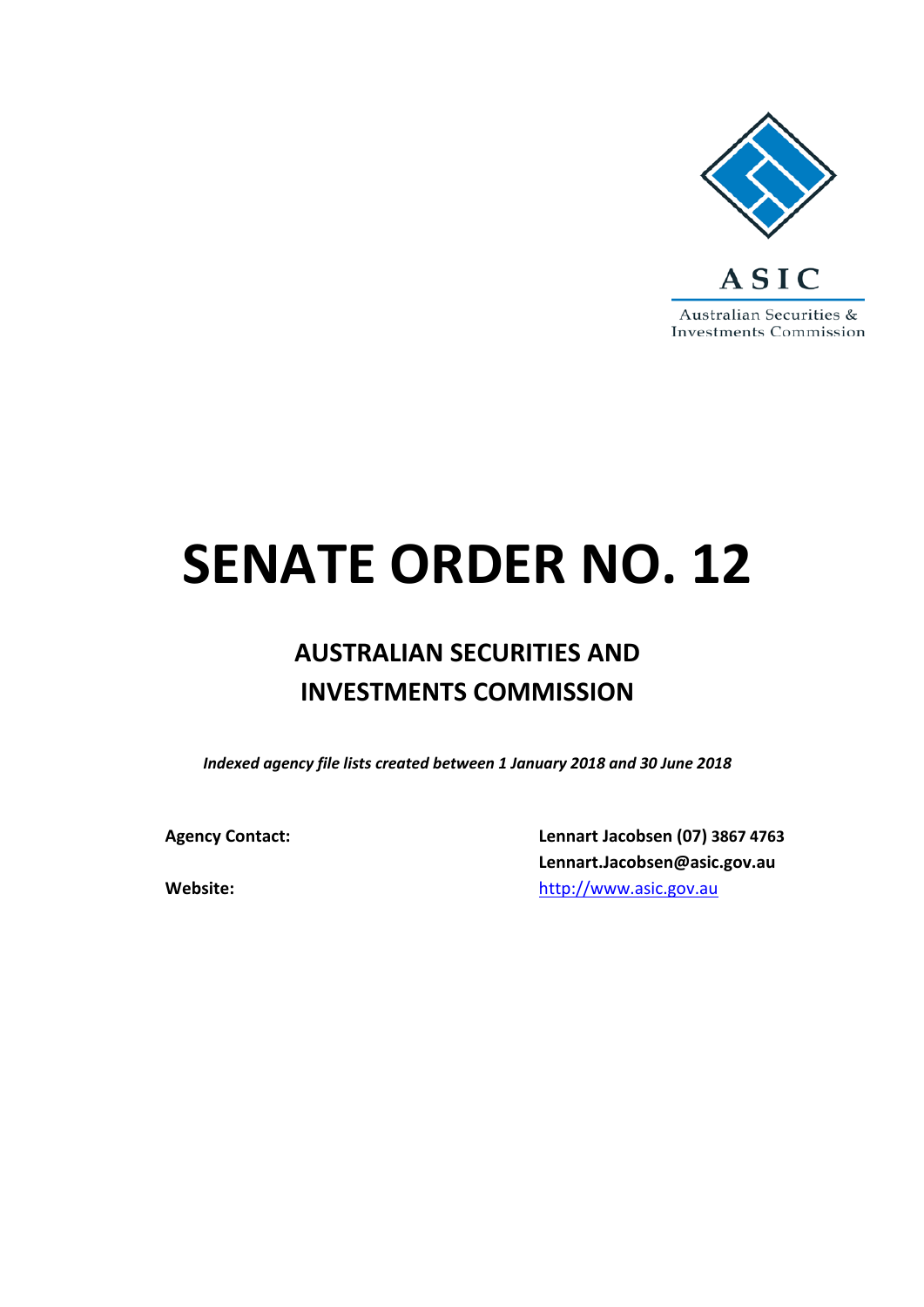| <b>File Name</b>                                                                   | <b>File number</b> |
|------------------------------------------------------------------------------------|--------------------|
|                                                                                    |                    |
| <b>Ministerial and Parliamentary 2018</b>                                          | F20180000010191    |
| 016 - MPs - Correspondence - general received and sent                             | F20180000009468    |
| 018 - FPA correspondence                                                           | F20180000008357    |
| 032 - Productivity Commission correspondence                                       | F20180000007472    |
| 033 - AFCA and FOS combined correspondence received                                | F20180000013914    |
| 2018-04-04 - AFR Banking and Wealth Summit - Sofitel Sydney Wentworth              | F20180000007384    |
| 2018-05-21 - South African Financial Services Board - Introduction and address     | F20180000009235    |
| 2018-05-28 - AMP Advice 100 Business Forum - Keynote speaker                       | F20180000007560    |
| 2018-06-28 - COTA - National Press Club - Keynote address - Older consumers Choice |                    |
| <b>Challenges and rights in changing market</b>                                    | F20180000010803    |
| 2018-08-13 - AIST Forum - Canberra                                                 | F20180000013482    |
| 2018 - Fortnightly Meetings with Minister O'Dwyer                                  | F20180000011198    |
| 2018 - ASIC DOCS TO BE TABLED - House of Reps Standing Committee on Economics - 22 |                    |
| <b>June 2018</b>                                                                   | F20180000015098    |
| 2018 - House of Reps Standing Committee on Economics - 22 June 2018 - Updated      |                    |
| <b>briefings WORD</b>                                                              | F20180000014865    |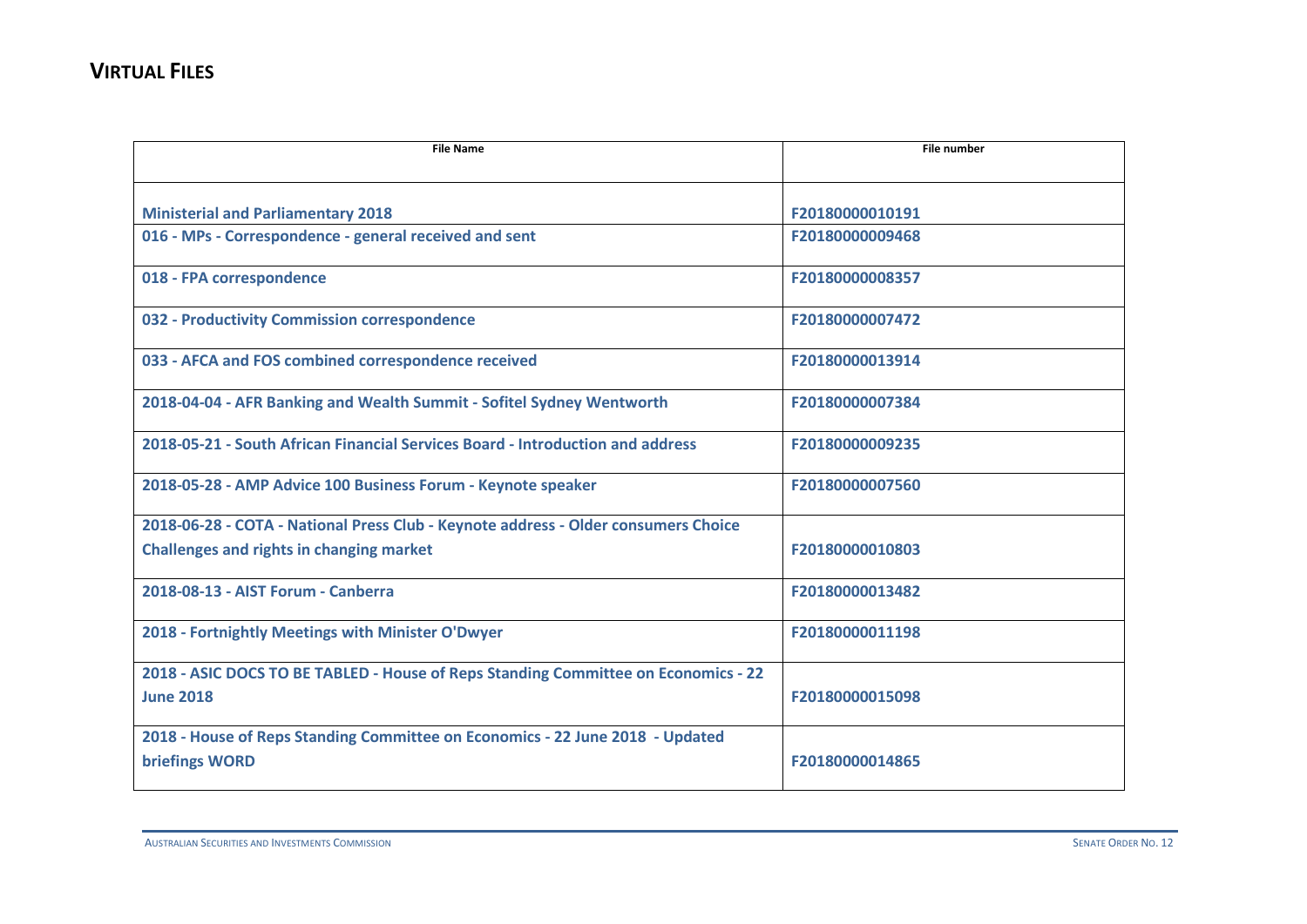| 2018 - House of Reps Standing Committee on Economics - 22 June 2018 - FINAL PDF   | F20180000014096 |
|-----------------------------------------------------------------------------------|-----------------|
| 2018 - PJC - 25 May 2018 - FINAL PDF                                              | F20180000012448 |
| 2018 - PJC - RC - 25 May 2018                                                     | F20180000011773 |
| 2018 - PJC - 25 May 2018 - WORD                                                   | F20180000010249 |
| 2018 - QON - House of Representatives - Standing Committee on Economics - 22 June |                 |
| 2018                                                                              | F20180000015840 |
| <b>Parliamentary Questions on Notice - 15 March 2018</b>                          | F20180000006640 |
| QON - Life Insurance - Shelf space fees - March 2018                              | F20180000007564 |
| QON - Senate Estimates - 28 February 2018                                         | F20180000006677 |
| QON - Senate Estimates - Wednesday 30 May 2018                                    | F20180000014575 |
| <b>QONs search for Strategy</b>                                                   | F20180000011953 |
| <b>SEN784</b>                                                                     | F20180000012955 |
| Senate Estimates - QON - 28 Feb - Final responses                                 | F20180000012979 |
| <b>2018 Sent to MO - ASIC Ministerial Submissions</b>                             | F20180000007793 |
| <b>Australasian Investor Relations Association (AIRA)</b>                         | F20180000014210 |
| <b>Productivity Commission on competition - Draft report_March 2018</b>           | F20180000006983 |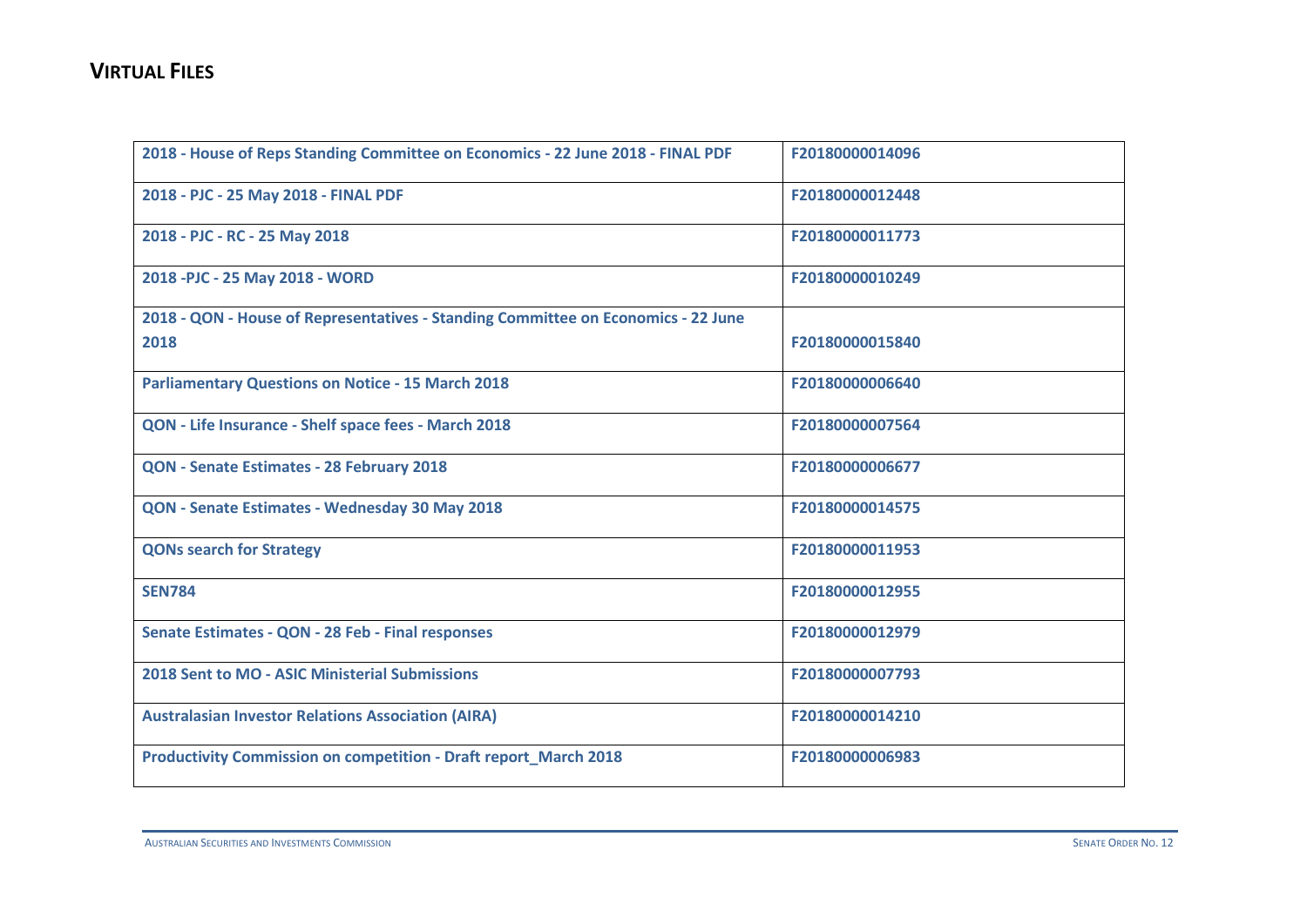| <b>ACCC delegations - s 155 Competition and Consumer Act</b> | F20180000010285 |
|--------------------------------------------------------------|-----------------|
| <b>QoN - June 2018 - Conflicts of Interest Policies</b>      | F20180000015169 |
| <b>Chair-Director meetings</b>                               | F20180000014431 |
| <b>National Liaison Agendas</b>                              | F20180000014306 |
| <b>National Liaison Cases for Mention reports</b>            | F20180000014304 |
| <b>National Liaison Minutes</b>                              | F20180000014307 |
| <b>National Liaison Minutes</b>                              | F20180000014448 |
| <b>ASIC Chair - AGD Sec meetings</b>                         | F20180000012440 |
| IC review by ### ### dated May 2018                          | F20180000013953 |
| IC review by ### ### dated March 2018                        | F20180000008105 |
| IC review by ### ### dated May 2018                          | F20180000013081 |
| IC review by ### ### dated April 2018                        | F20180000012409 |
| <b>APS Commissioner's Directions</b>                         | F20180000010905 |
| <b>APS Commissioner's Directions</b>                         | F20180000010906 |
| <b>CPSU Correspondence</b>                                   | F20180000011599 |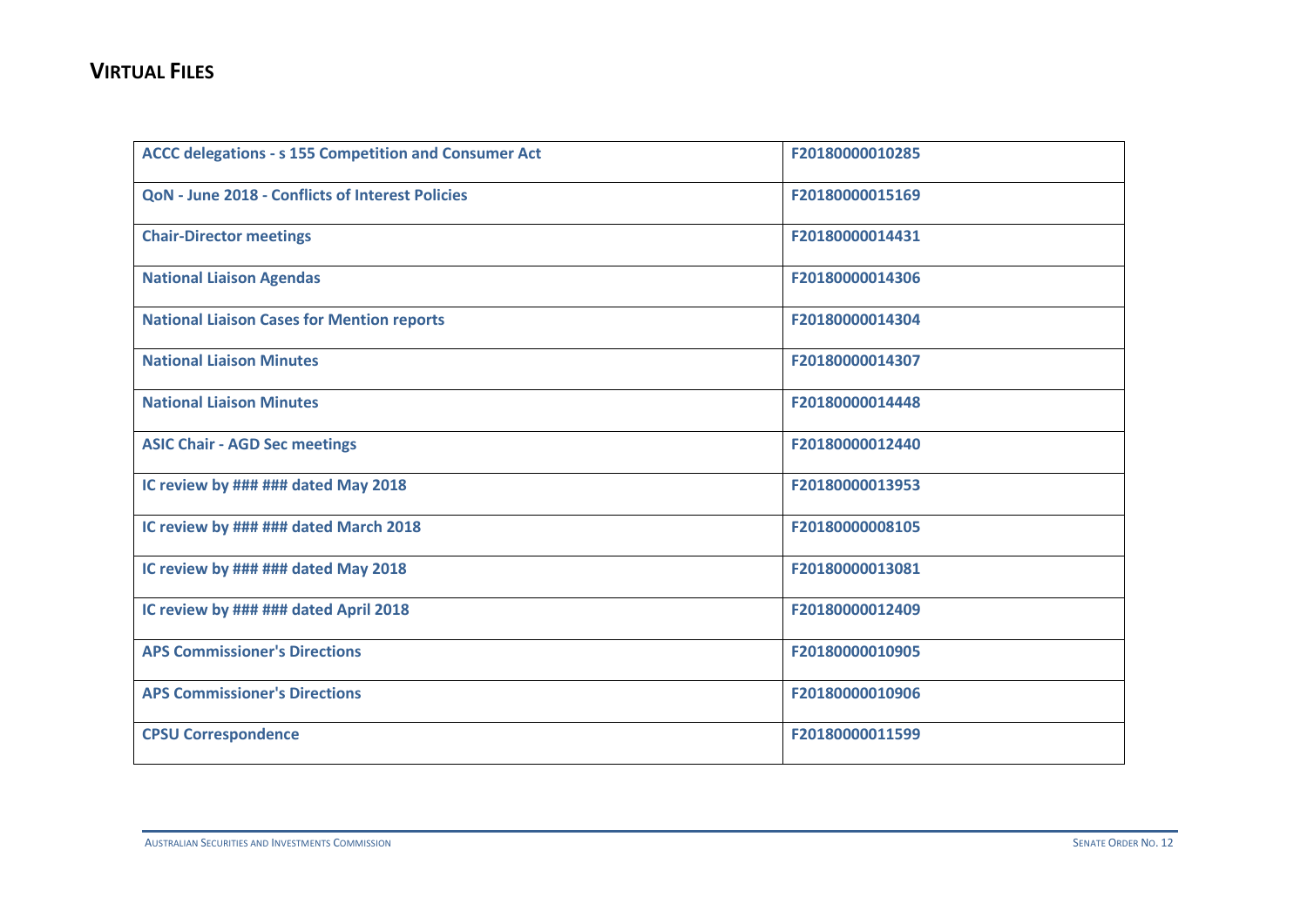| <b>2018 Strategy Launch</b>                                      | F20180000011544 |
|------------------------------------------------------------------|-----------------|
| 2018 - Q 2 - Quarterly liaison                                   | F20180000013716 |
| FY - 2017 - 2018 - Q1 - statistical and systemic issues reports  | F20180000013710 |
| FY - 2017 - 2018 - Q 3 - statistical and systemic issues reports | F20180000013852 |
| 2018 - Q 1 - statistical and systemic issues reports             | F20180000007528 |
| 2018 Q 1                                                         | F20180000008131 |
| 2018 Q 2                                                         | F20180000013889 |
| <b>INFE 201805 Paris May 2018</b>                                | F20180000008606 |
| IOSCO C8 - 201804 - Tokyo - April 2018                           | F20180000007897 |
| <b>UK</b>                                                        | F20180000006967 |
| IA-CEPA - Indonedia Australia Comprehensive Economic Partnership | F20180000012877 |
| <b>RCEP - Regional Comprehensive Economic Partnership</b>        | F20180000012799 |
| <b>IMN 2018</b>                                                  | F20180000011460 |
| <b>ERC Meeting 49 - 20180517</b>                                 | F20180000009466 |
| <b>ERC Meeting 50 - 201806XX</b>                                 | F20180000013022 |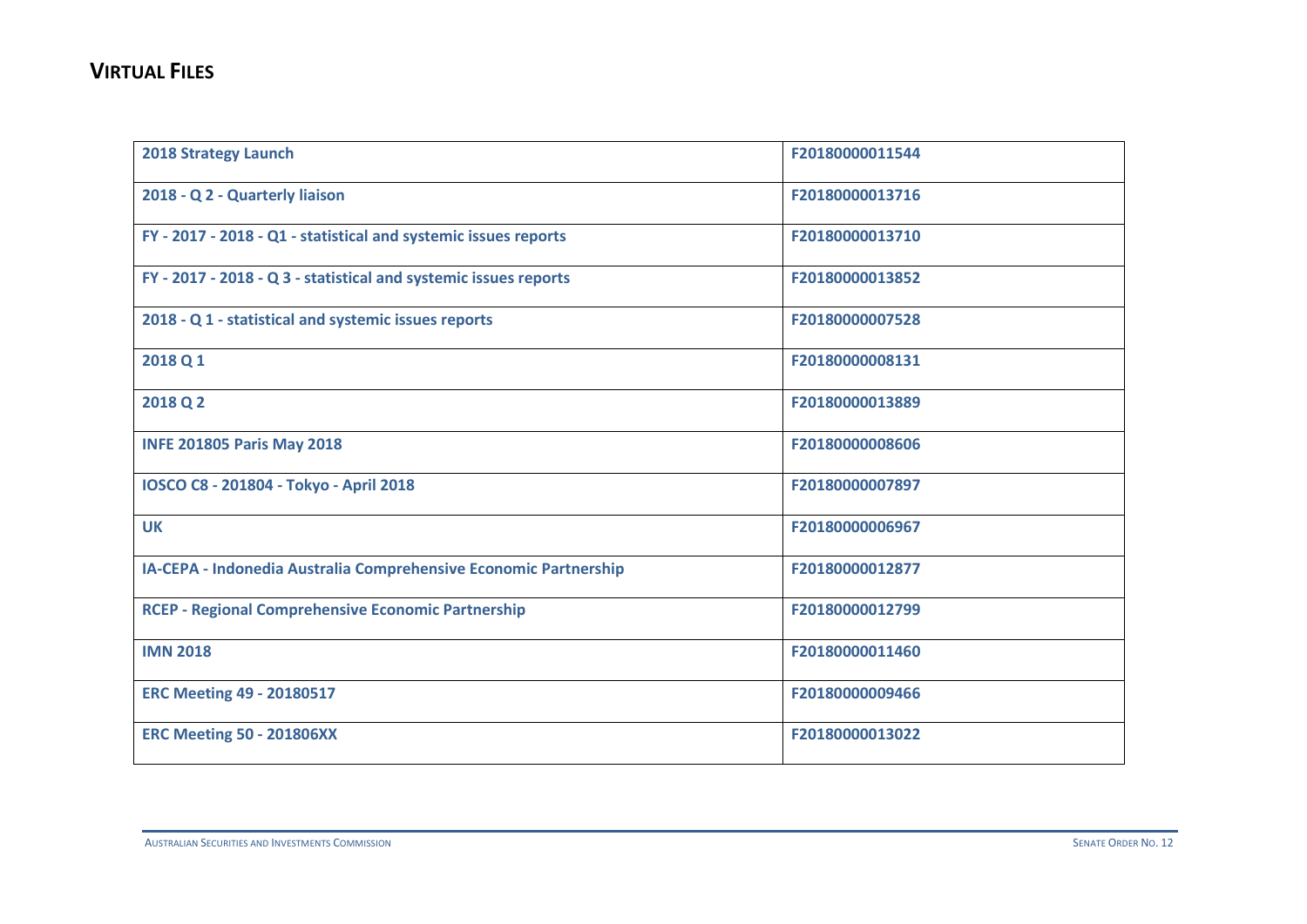| <b>ERC Meeting 50b - 20180625</b>                                                | F20180000014509 |
|----------------------------------------------------------------------------------|-----------------|
| <b>ERC Meeting 51 - 20170816</b>                                                 | F20180000015746 |
| <b>IMF FSAP 2018</b>                                                             | F20180000014552 |
| <b>IOSCO - CER and Risk Outlook 2019</b>                                         | F20180000006942 |
| <b>IOSCO 2018 Budapest Panel 3 Questions Feedback - Active vs Passive Debate</b> | F20180000010840 |
| <b>IOSCO Board Membership Metrics</b>                                            | F20180000009041 |
| <b>IOSCO CER meeting Argentina 201803</b>                                        | F20180000011779 |
| <b>IOSCO Risk Outlook 2018</b>                                                   | F20180000010209 |
| <b>ASIC-Treasury Operational Meetings - 2018</b>                                 | F20180000014461 |
| <b>Reserve Bank of Australia</b>                                                 | F20180000007641 |
| <b>ALRC Litigation Funding</b>                                                   | F20180000015079 |
| <b>Review of Enforcement Regime - Final Report and Government Response</b>       | F20180000010685 |
| <b>FFSP - Media alerts</b>                                                       | F20180000013955 |
| <b>FFSP rollover 2018</b>                                                        | F20180000014947 |
| ERC Meeting No 48 12 April 2018                                                  | F20180000008364 |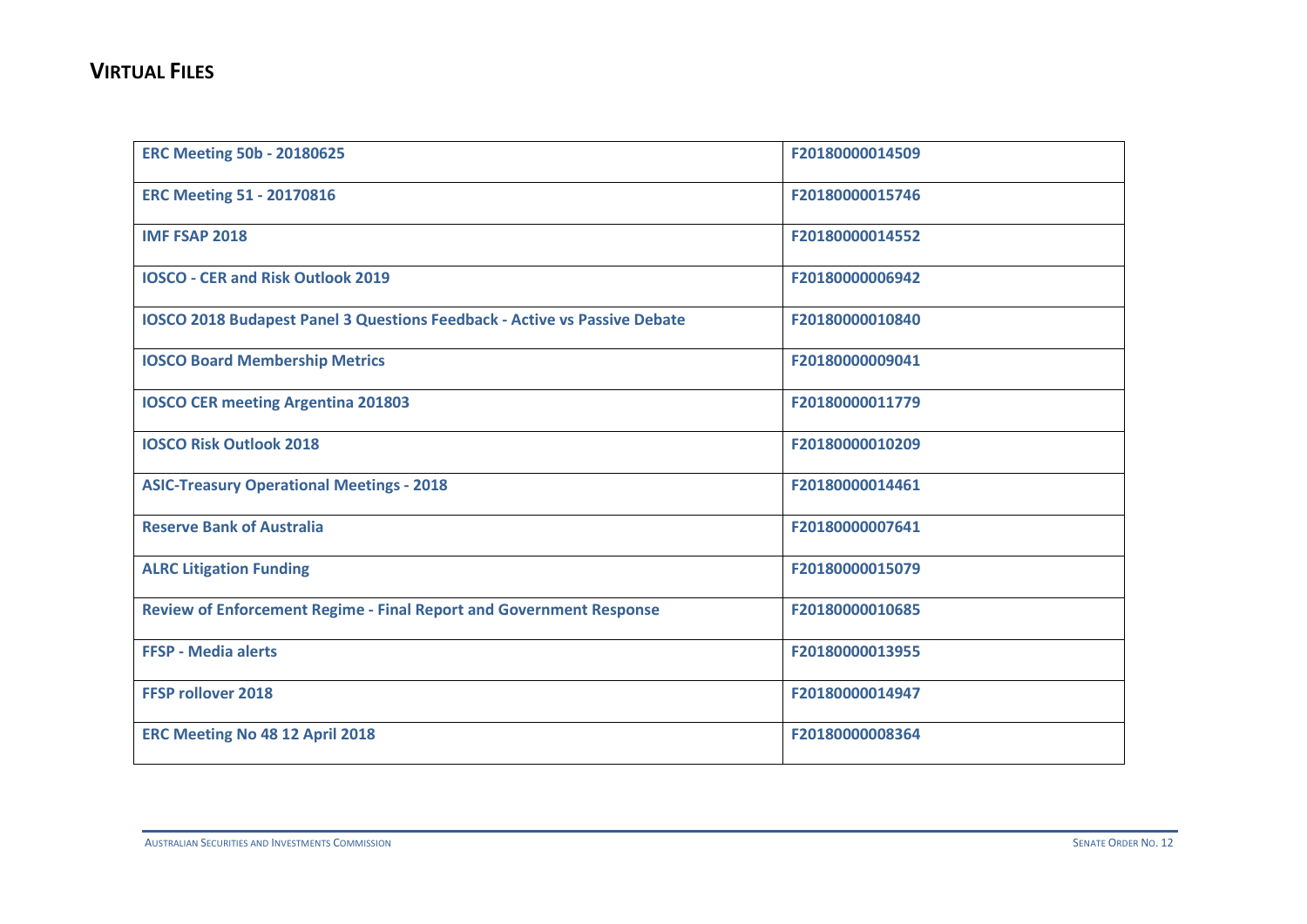| ERC 49 - 17 May 2018                                                              | F20180000010440 |
|-----------------------------------------------------------------------------------|-----------------|
| ERC Meeting No 50 - 25 June 2018                                                  | F20180000014166 |
| 0 20180315 QoN From Senate Estimates Due 27.03.2018                               | F20180000006714 |
| 0_20180508_PJC Hearing on 25.05.2018                                              | F20180000010415 |
| <b>ASFA Liaison Meetings 2018</b>                                                 | F20180000006879 |
| <b>Standards Board for Alternative Investments (HFSB)</b>                         | F20180000011074 |
| <b>CIPR Development - Phase 2 - 2018 Covenant Position Paper</b>                  | F20180000007497 |
| <b>Early Release of Superannuation</b>                                            | F20180000010250 |
| <b>Protecting Your Superannuation Package Bill 2018</b>                           | F20180000014813 |
| <b>Retirement income products - Tsy - Advice and Disclosure</b>                   | F20180000015570 |
| <b>Shorter PDS reform</b>                                                         | F20180000012774 |
| Inquiry into superfund investment in the agricultural sector                      | F20180000015720 |
| Productivity Commission - Super Efficiency and Competition Stage 3 - draft report | F20180000014173 |
| Senate Economics Legislation Committee - Treasury Laws Amendment (2018 Measures   |                 |
| <b>No. 4) Bill 2018</b>                                                           | F20180000012864 |
| SCA - 18-10072 - ### Pty Ltd - 201804                                             | F20180000009309 |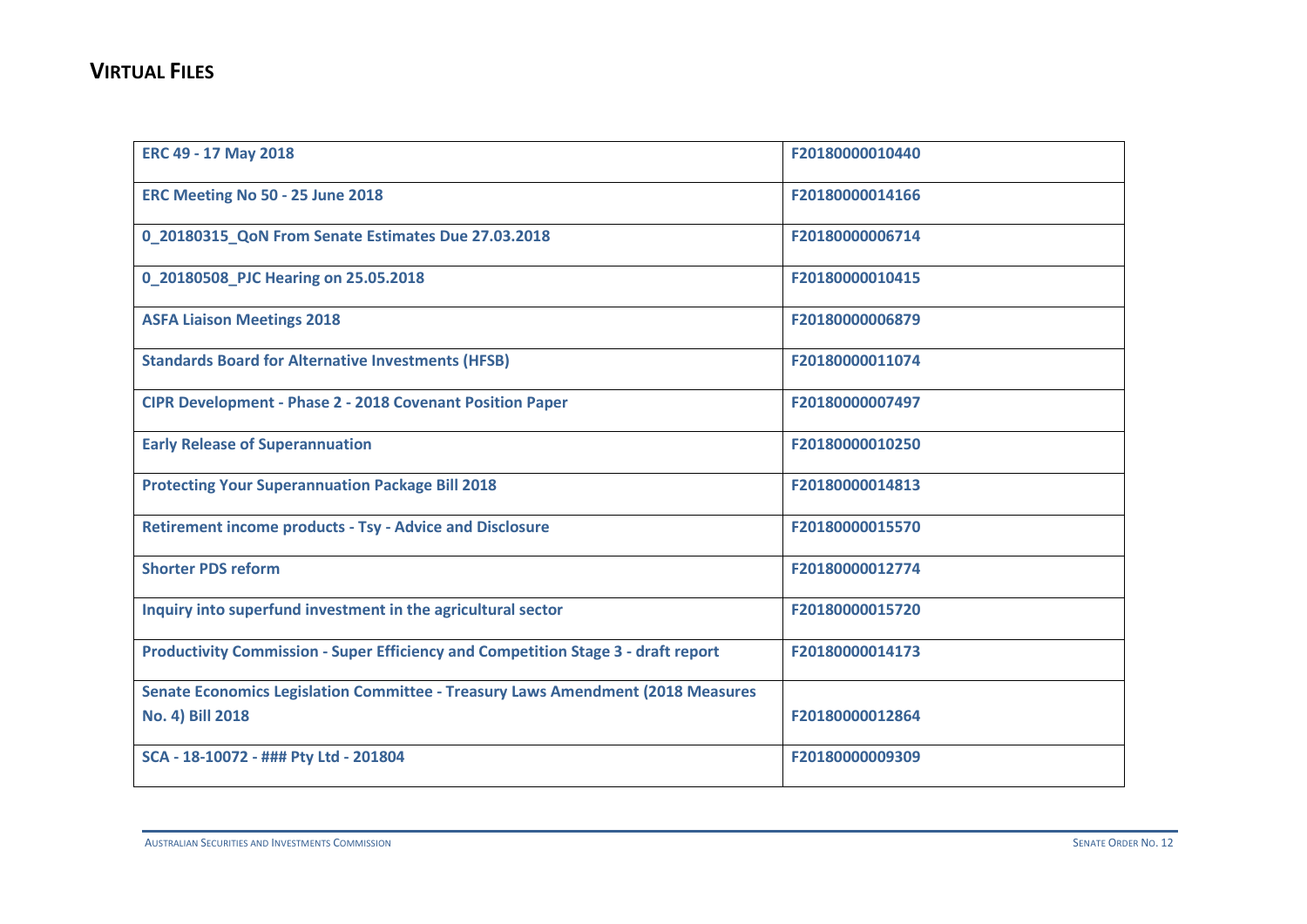| FMA - 18 - 9565 -### ### Ltd - 201804                                       | F20180000009450 |
|-----------------------------------------------------------------------------|-----------------|
| FMSA - 18-17752 - ### ### ### - 20180619                                    | F20180000015292 |
| FSMA - 18-7813 - ### ### ### ### ###Limited and ### ### ### - 201803        | F20180000007639 |
| Interpol - 18-7888 - ### ### Limited - 20180326                             | F20180000007640 |
| ASC - 18-8065 - ### ### Pty Ltd - 20180327                                  | F20180000007788 |
| BCSC - 18-13246 - Draft prospectus paper - 20180509                         | F20180000011679 |
| FCAC - 18-14618 - Research (Definition of Systemic and Material) - 20180521 | F20180000012711 |
| FCAC - 18-6888 - Enforcement measures and decisions research - 201803       | F20180000006675 |
| OSC - 18 - 8783 -### ### ### - 201804                                       | F20180000008316 |
| OSC - 18 -15518 - ### ### ### Pty Ltd - 201805                              | F20180000015451 |
| OSC - 18-10965 - ### ###referral - 20180423                                 | F20180000010038 |
| OSC - 18-10995 - Discussion re ### - 20180423                               | F20180000010310 |
| OSC - 18-16650 - Cryptocurrency Protocol - 20180607                         | F20180000014421 |
| OSC - 18-18289 - ### ### - 20180624                                         | F20180000015778 |
| OSC - 18-18955 - ### query - 20180629                                       | F20180000016301 |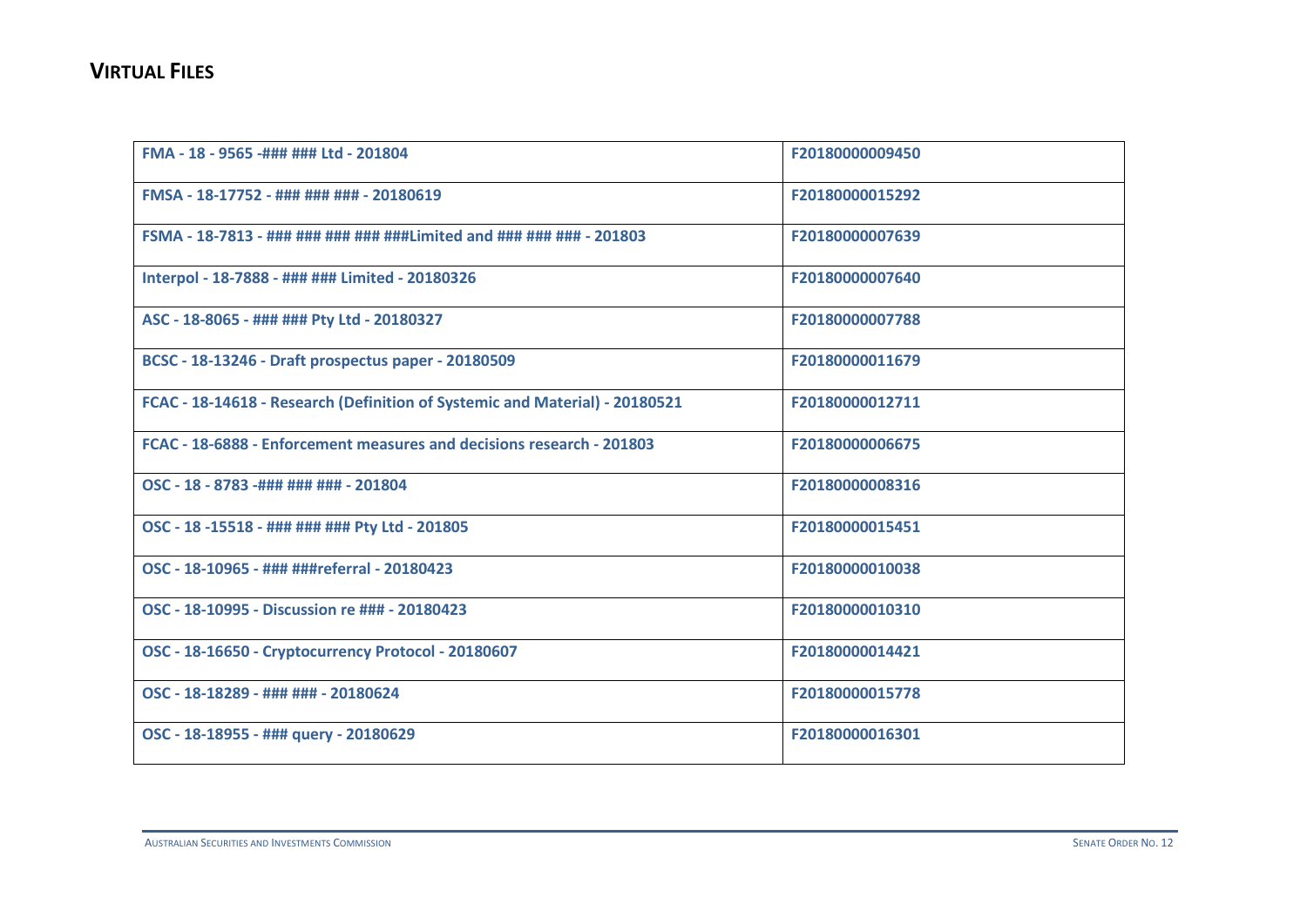| BoC - 18-13684 - Last look on FX market - 201805                      | F20180000011993 |
|-----------------------------------------------------------------------|-----------------|
| OSC - 18-13341 - Last look on FX market - 201809                      | F20180000011871 |
| OSC - 18-7065 - ### - 20180316                                        | F20180000006895 |
| FCAC - 18-13822 - ASICs RAP-Actions in other Jurisdictions - 20180514 | F20180000013389 |
| FINMA - 18-9005 - ### ### Ltd and ### ### ### - 201804                | F20180000008548 |
| CSRC - 18 - 14399 - ### ### Pty Ltd - 201805                          | F20180000012573 |
| SAFE - 18-4069 - REQUEST FOR COOPERATION RE ### ### - 20180215        | F20180000014562 |
| CSRC - 18-1773 - VOLUNTARY WITNESS NOTIFICATION - 20180122            | F20180000007620 |
| CSRC - 18-17758 - ### ### ### ### Ltd - 20180619                      | F20180000016087 |
| CSRC - 18-7062 - ###- 20180316                                        | F20180000006894 |
| CSRC - 18-7807 - ### ### ### ### Limited and ### ### ###- 201803      | F20180000007928 |
| CSRC - 18-8345 - ### ### Limited - 20180328                           | F20180000007936 |
| <b>Contacts</b>                                                       | F20180000007576 |
| CIMA - 18-13752 - ### ### ### PTY LIMITED - 201805                    | F20180000012062 |
| CIMA - 18-16169 - Anti-Money Laundering - 201806                      | F20180000013952 |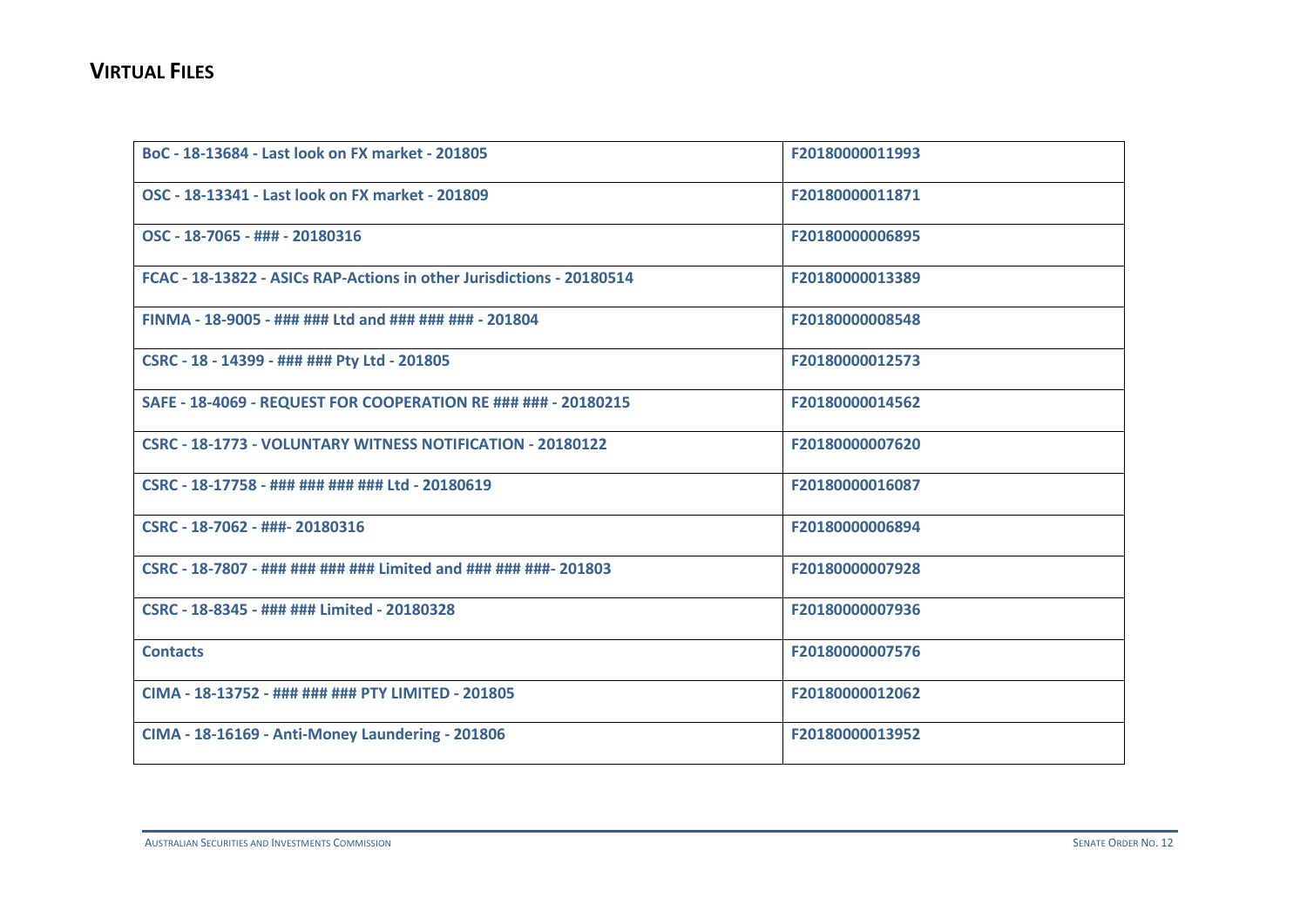| CySEC - 18-14373 - ### ### ### - 20180518                      | F20180000012520 |
|----------------------------------------------------------------|-----------------|
| CySEC - 18-10699 - ### ### Limited - 201804                    | F20180000009626 |
| BaFin - 18-13909 - ### ### ### Ltd - 20180515                  | F20180000012171 |
| BaFin - 18-14458 - ### ### Pty Ltd (teleconference) - 201805   | F20180000012578 |
| Interpol - 18-13583 - ###- 20180511                            | F20180000011926 |
| ESMA - 18-11207 - ### ### Pty Ltd and ### ### - 201804         | F20180000010231 |
| AMF - 18-9755 - ### ### ### - 20180412                         | F20180000011557 |
| BEIS - 18 - 13670 - Rights of Preference Shareholders - 201805 | F20180000012091 |
| 18 - 15295 - ### ### ### - 201805                              | F20180000015084 |
| FCA - 18-13340 - ### PTY LTD - 20180509                        | F20180000011761 |
| FCA - 18-14040 - ### ### ### PTY LTD- 20180515                 | F20180000016076 |
| FCA - 18-14187 - Annual Supervision event - 20180516           | F20180000012385 |
| FCA - 18-14711 - ### ### ### ### Pty Ltd - 201805              | F20180000012792 |
| FCA - 18-15008 - ### Ltd - 20180524                            | F20180000013033 |
| FCA - 18-414 - ### ### Witness Notification - 20180108         | F20180000012591 |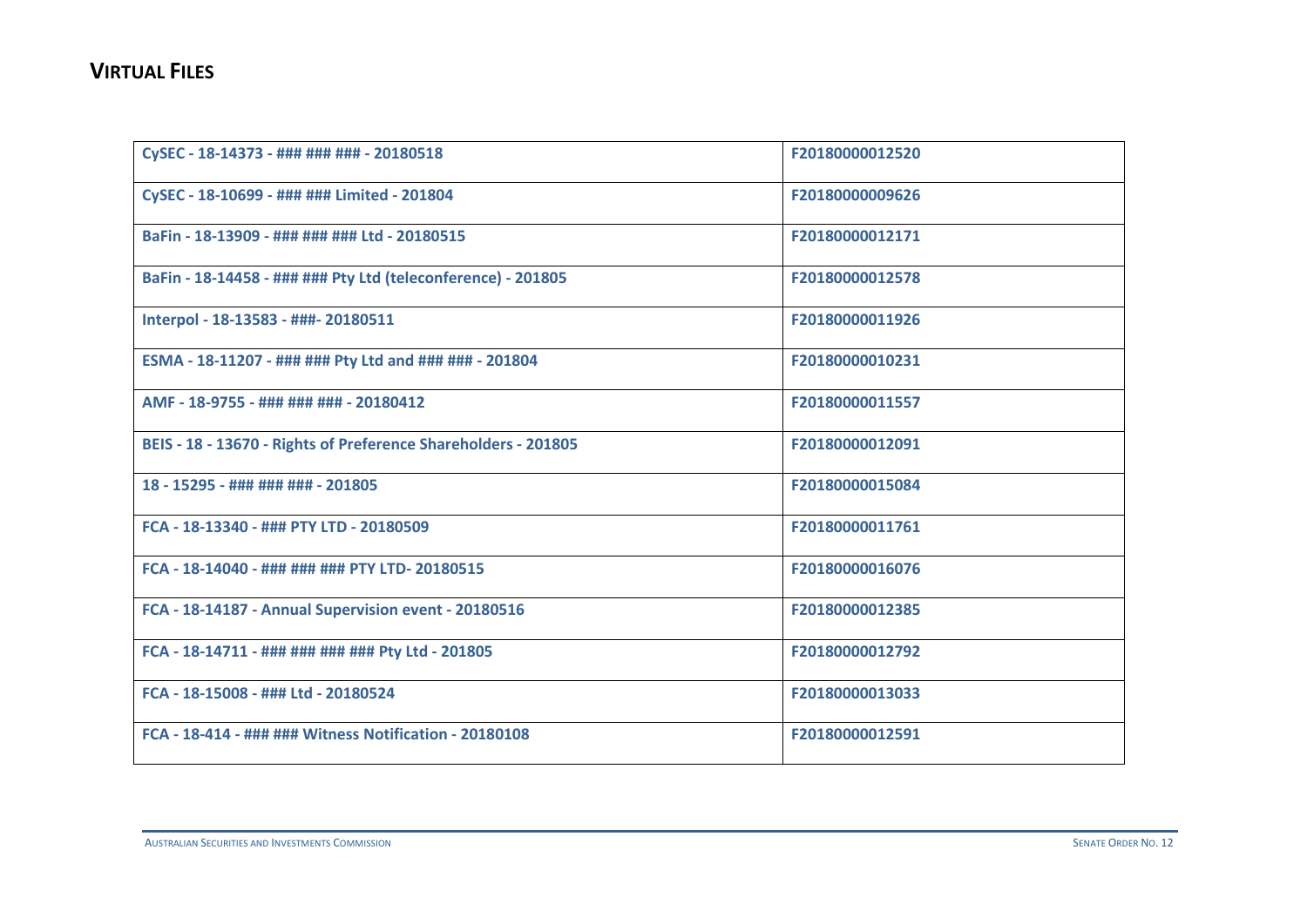| MAService - 18-18023 - ### ### visit - 20180621                | F20180000015532 |
|----------------------------------------------------------------|-----------------|
| SFO - 18 - 13621 - ### ### ###                                 | F20180000011961 |
| SFO -18-12825 - ### ### Ltd ( transcript release) - 201805     | F20180000011327 |
| FCA - 18 - 5879 -### ### ### 201803                            | F20180000006939 |
| FCA - 18 - 8855 - ### ### ### ### 201804                       | F20180000008434 |
| FCA - 18-10697 - ### ### Limited - 201804                      | F20180000009627 |
| FCA - 18-11278 - Internal Governance structures - 20180424     | F20180000010307 |
| FCA - 18-11649 - Secure Options Market - 201804                | F20180000010556 |
| FCA - 18-12667 - ### ### contact - 20180503                    | F20180000011193 |
| FCA - 18-12834 - ### ### Ltd (PwC employee interview) - 201805 | F20180000011335 |
| FCA - 18-13591 - ### contact - 20180511                        | F20180000011934 |
| FCA - 18-15151 - ### ### - 20180525                            | F20180000013175 |
| FCA - 18-15238 - ### - 20180525                                | F20180000013228 |
| FCA - 18-17261 -### ### contact - 20180613                     | F20180000014839 |
| SEC - 18-17855 - Culture document - 20180620                   | F20180000015382 |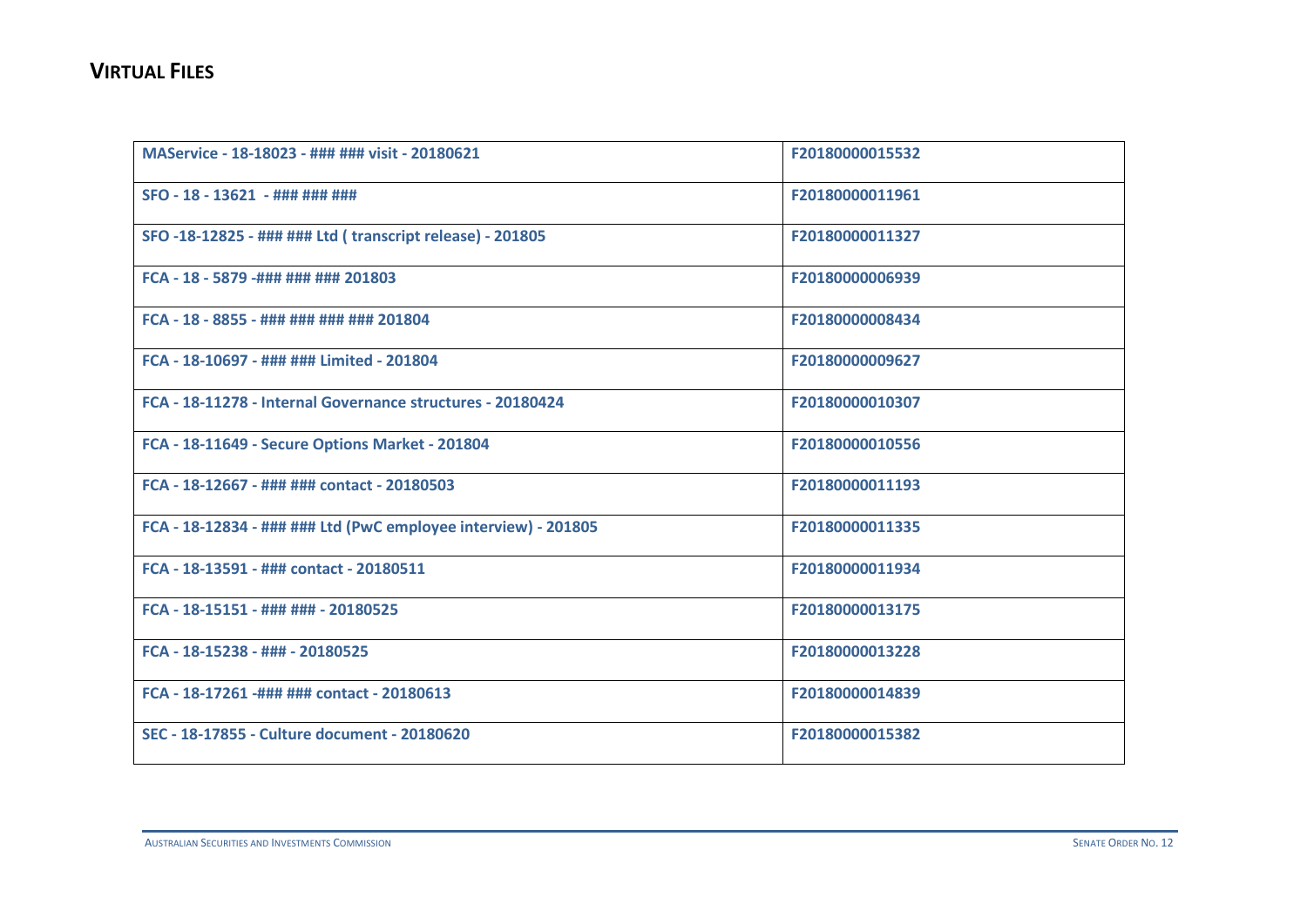| FCA - 18-18023 - ### ### visit - 20180621                                             | F20180000015541 |
|---------------------------------------------------------------------------------------|-----------------|
| FCA - 18-6824 - Telecom Transparency in General Insurance Renewals - 201803           | F20180000006651 |
| FCA - 18-6917 -### ### ### - 20180315                                                 | F20180000006691 |
| FCA - 18-7279 - Reverse Mortgage Statistics - 20180319                                | F20180000007123 |
| FCA - 18-8926 - RG 97 Review international fees and costs disclosure regimes - 201804 | F20180000008452 |
| FSCS - 18-18026 - ### ### meetings - 20180621                                         | F20180000015555 |
| Interpol - 18-13587 - ###- 20180511                                                   | F20180000011919 |
| Interpol - 18-17507 -### and ### ### - 20180615                                       | F20180000015074 |
| FSC - 18-17988 - ### ### ### and ### ### ###Pty Ltd - 20160620                        | F20180000015481 |
| HKMA - 18-13277 - ### ### ###- 201805                                                 | F20180000011716 |
| HKMA - 18-18138 - ### ### ### ###- 20180622                                           | F20180000015671 |
| HKMA-18-7088 - ### ### ### - 201803                                                   | F20180000006901 |
| INTERPOL - 18-12396 - ### ### ### Pty Ltd and ### ### ### - 20180501                  | F20180000011262 |
| SFC - 18-10180 - ### ### ### - 201804                                                 | F20180000009391 |
| SFC - 18-10760 - ### ### ### (Australia) Limited - 201804                             | F20180000009688 |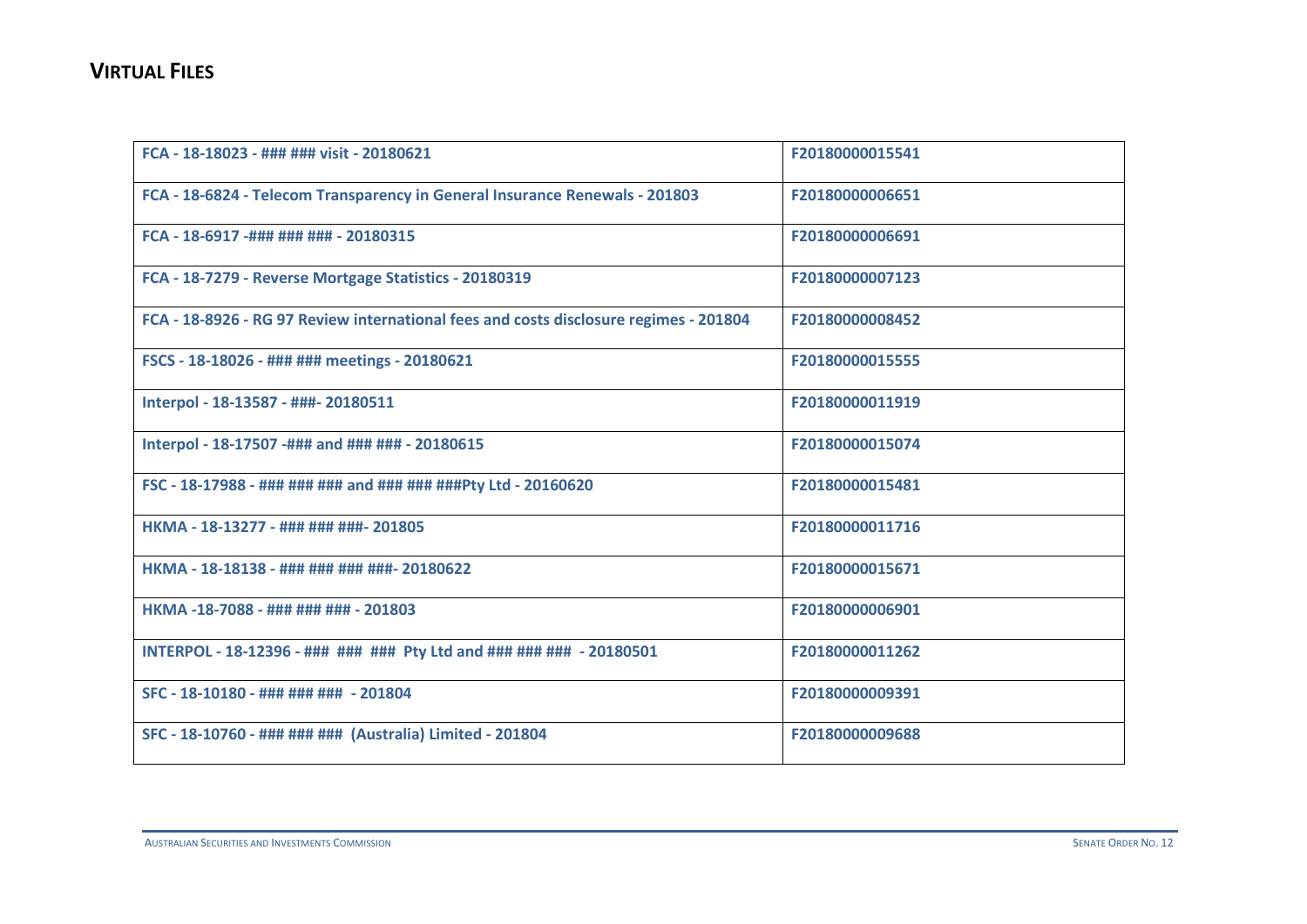| SFC - 18-13174 - ### ### ### - 201805                    | F20180000011634 |
|----------------------------------------------------------|-----------------|
| SFC - 18-13653 - ### ### ### - 201805                    | F20180000011971 |
| SFC - 18-14094 - ### ### ### ### Pty Ltd - 201805        | F20180000012318 |
| SFC - 18-15297 - ### ### ### - 201805                    | F20180000013285 |
| SFC - 18-15702 - ### ### - 201805                        | F20180000013596 |
| SFC - 18-16346 - ### ### ### - 201806                    | F20180000014103 |
| SFC - 18-17312 - ### ### ### - 201813                    | F20180000014875 |
| SFC - 18-17623 - Multiple suspicious entities - 20180618 | F20180000015197 |
| SFC - 18-18090 - ### Ltd - 20180621                      | F20180000015644 |
| SFC - 18-18475 - ### ### ### - 20180626                  | F20180000015918 |
| SFC - 18-7292 - ### ### - 20180320                       | F20180000007139 |
| SFC - 18-7441 - ### ### ### - 201803                     | F20180000007251 |
| SFC - 18-7558 - ### ### Limited - 201803                 | F20180000007345 |
| SFC - 18-8095 - ### ### ### ### Limited - 201803         | F20180000007818 |
| SFC - 18-8478 - ### ### ### - 201803                     | F20180000008022 |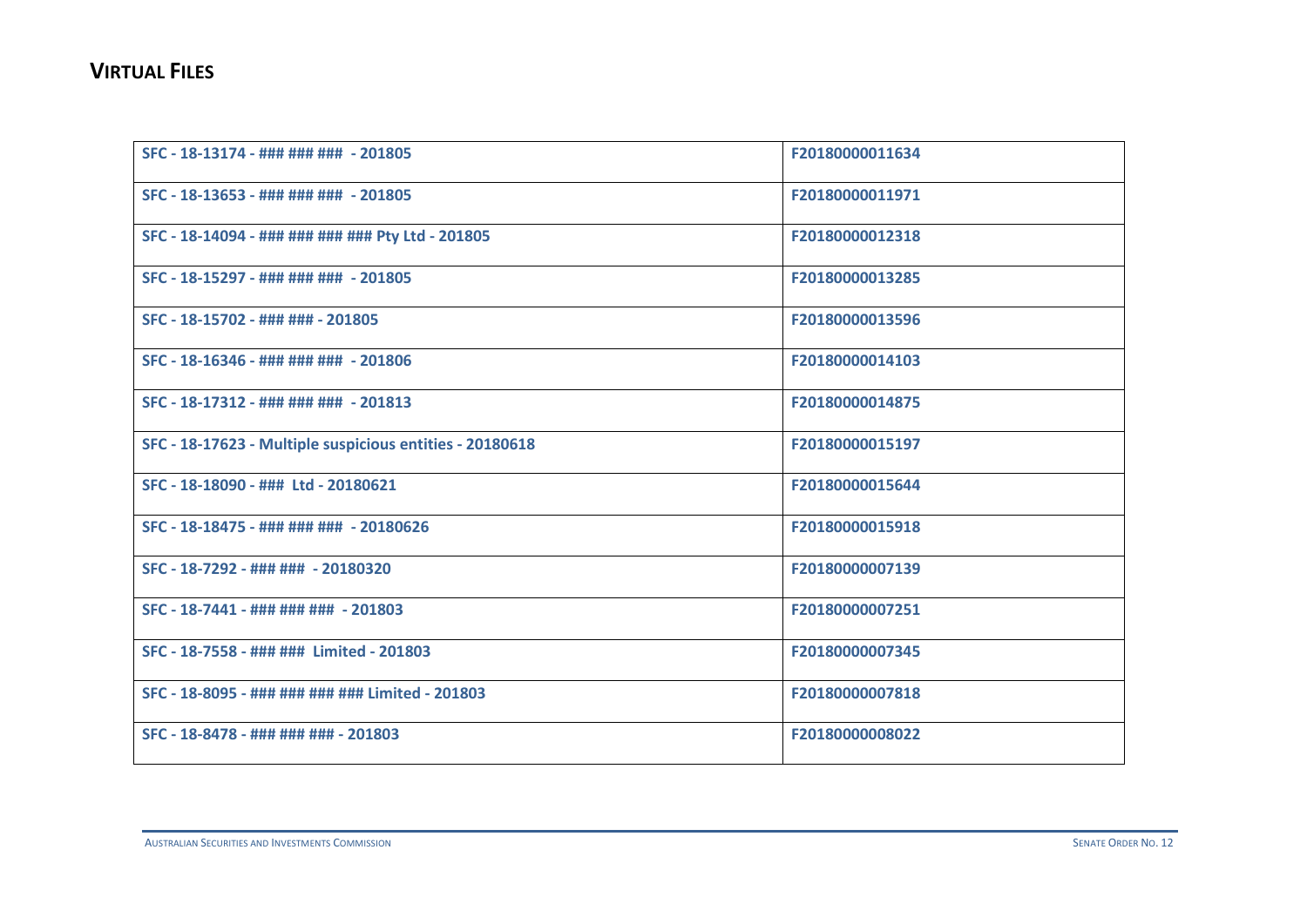| SFC - 18-9228 - ### ### ### - 201804                                            | F20180000008752 |
|---------------------------------------------------------------------------------|-----------------|
| CR - 18-3593 - ### ### ### ### ### ### ### ., LIMITED                           | F20180000009522 |
| HKMA - 18-13263 - ### ### ### ### ### - 201805                                  | F20180000011698 |
| HKMA - 18-18578 - Delayed bank disclosure - 20180626                            | F20180000016023 |
| MACMA-HK - 18-1377 - ### ### ### - 20180511                                     | F20180000011985 |
| SFC - 18-11003 - ### ### ### ### ### - 201804                                   | F20180000010088 |
| SFC - 18-12079 - ### ### ### Limited - 201804                                   | F20180000010749 |
| SFC - 18-7098 - ### ### - 20180316                                              | F20180000006919 |
| SFC - 18-7807 - ### ### ### ### ### ### and ### ### ### - 201803                | F20180000007572 |
| SFC - 18-8138 - ### Limited - 20180327                                          | F20180000007841 |
| SFC - 5057 - 18 - ### ### ### Limited - ### ### ### - 201802                    | F20180000006934 |
| SFC-18-9488 - ### ### ### LTD - 20180410                                        | F20180000012559 |
| WBG - 18-8017 - Delegation visit (Ministry of Law and Human Rights) re business |                 |
| registration - 201803                                                           | F20180000007787 |
| OJK - 18 - 18786 - ### ### ### ### ###                                          | F20180000016282 |
| SEBI - 18 - 14066 - Accredited Investors in ### - 201805                        | F20180000012312 |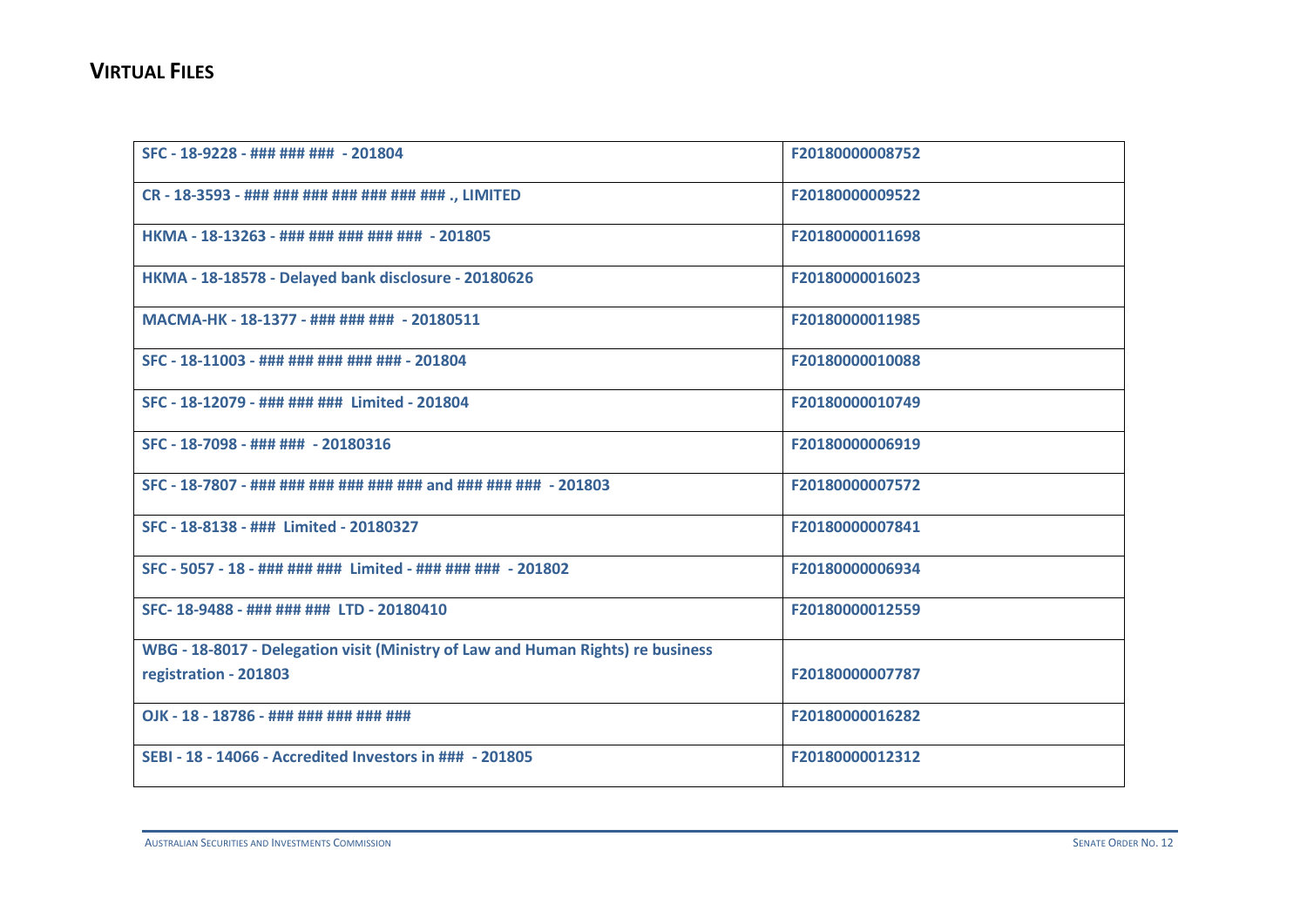| <b>SEBI - 18-377 - DELEGATION VISIT TO ASIC - 20180108</b>                | F20180000007920 |
|---------------------------------------------------------------------------|-----------------|
| SEBI - 18-13828 - ASICs RAP-Actions in other jurisdictions - 20180514     | F20180000013393 |
| ESMA - 18-8010 - ASX Clear and ASX Clear (Futures) - 20180327             | F20180000007747 |
| UNODC - 18-10146 - Report on Australia's cycle review under UNCAC         | F20180000009382 |
| ESMA - 18-14515 - CFDs and binary options - 20180518                      | F20180000012623 |
| ESMA - 18-7999 - Credit Rating Regime Equivalence teleconference - 201803 | F20180000007666 |
| CBI - 18 - 10821 - ### ### - 201804                                       | F20180000010000 |
| CBI - 18-15803 - ### ### ### ### Pty Limited - 201805                     | F20180000013685 |
| CBI - 18-8090 - ### ### - 201803                                          | F20180000007814 |
| CBI - 18-8782 - ### ### ### ### Limited - 201804                          | F20180000008308 |
| Interpol - 18-10067 - ### ### ###                                         | F20180000009336 |
| CBI - 18-13853 - ### ### and ### Ltd (Witness notification) - 201805      | F20180000012147 |
| Interpol - 18-16554 - ### ### ### and ### ### ### - 20180606              | F20180000014312 |
| Interpol- 18 - 7882 - ### ### ### - 201803                                | F20180000007655 |
| ISA - 18-14956 - ### - 20180523                                           | F20180000012989 |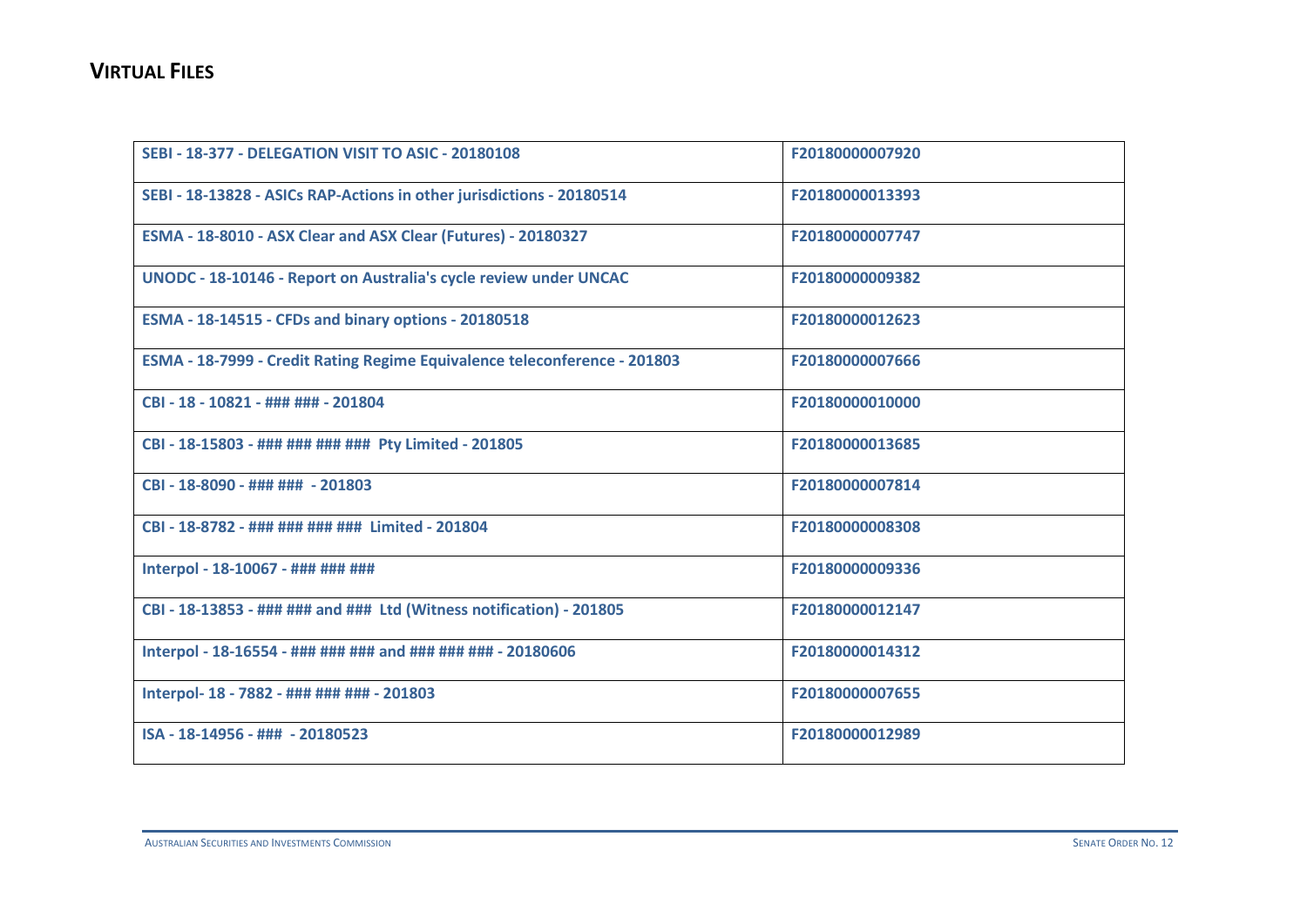| JFSC - 18-9481 - ### ### ### - 201804                                                   | F20180000008928 |
|-----------------------------------------------------------------------------------------|-----------------|
| ARFP - 18-12579 - Visits from private entities - 20180503                               | F20180000011106 |
| JITA - 18-8058 - Delegation to ARFP - 20180327                                          | F20180000007784 |
| SESC - 18-14807 - ### ### Pty Ltd - 20180522                                            | F20180000012858 |
| FSC - 18-14648 - Virtual Currency and ICOs - 20180521                                   | F20180000012756 |
| <b>FSS - 18-11127 - Behavioural Economics - 201804</b>                                  | F20180000010217 |
| KFIPF - 18-8856 - ### ### - 20180404                                                    | F20180000008392 |
| INTERPOL - 18-7756 - ### ### ### - 201803                                               | F20180000007511 |
| CSSF - 18-12392 - Annual list of regulated entities covered by supervisory MOU - 201805 | F20180000011090 |
| CSSF - 18-16351 - ### ### ### Pty Ltd - 201806                                          | F20180000014105 |
| CSSF - 18-16362 - ### ### ### ### LIMITED - 201806                                      | F20180000014117 |
| CSSF - 18-8198 - ### ### - 20180328                                                     | F20180000007891 |
| MFSA - 18 - 16434 - ### ### -201805                                                     | F20180000014319 |
| MFSA - 18-17181 - ### ### - 201806                                                      | F20180000014762 |
| SCMN -18 - 18103 - ### ### Plc - 201806                                                 | F20180000015919 |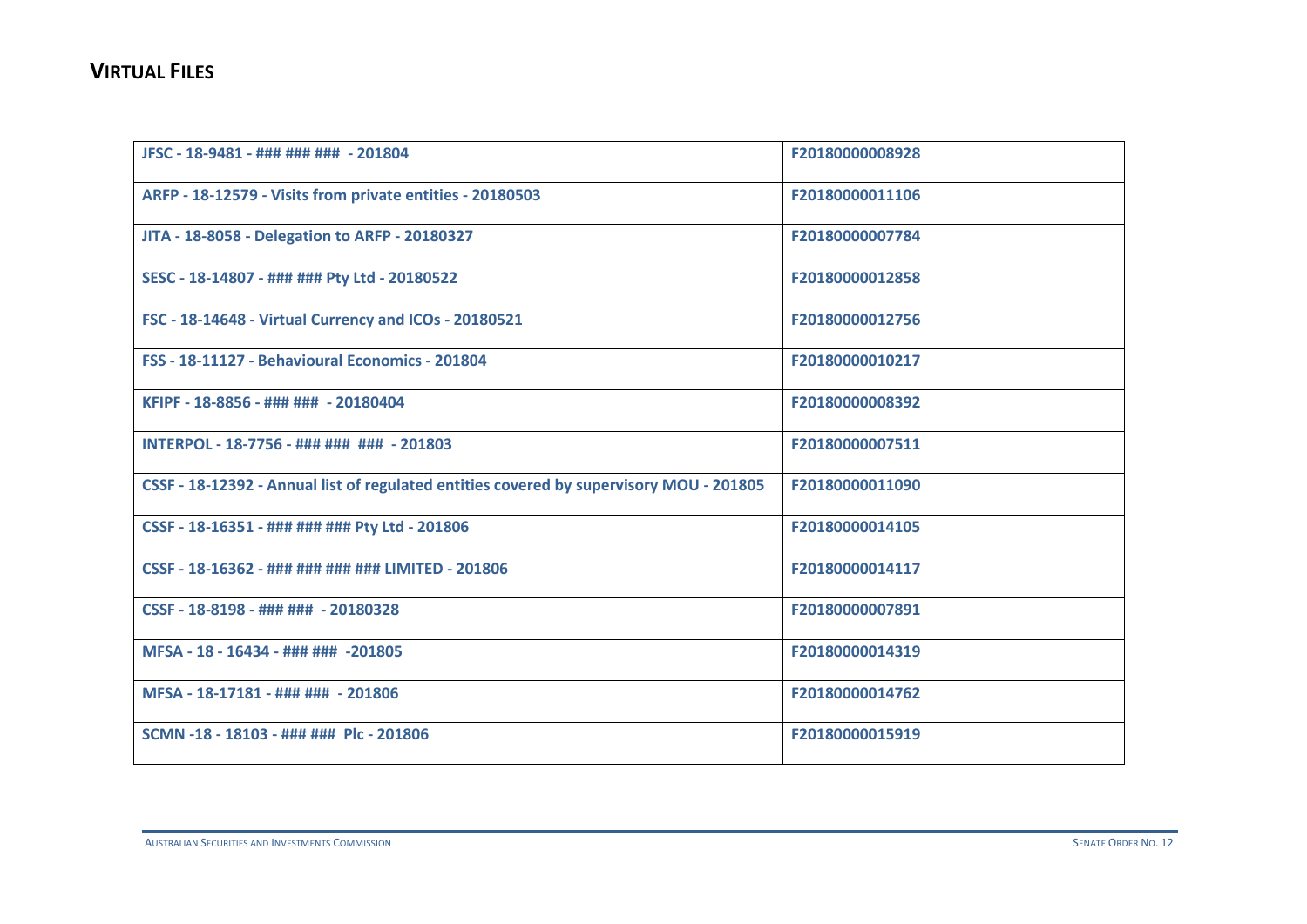| MSC - 18-14041 - ### ### ### in ### - 20180515     | F20180000012273 |
|----------------------------------------------------|-----------------|
| SC - 18-13779 - ### ### ### Ltd - 20180514         | F20180000012088 |
| SSM - 18 - 18784 - ### ### ### ### ### - 201806    | F20180000016274 |
| AFM - 18-11187 - ### ### ### ### Ltd - 201804      | F20180000010213 |
| AFM - 18-17846 - ### ### ### ### Ltd - 20180619    | F20180000015369 |
| AMF - 18-9696 - ### ### Pty Ltd - 201804           | F20180000009120 |
| AFM - 18-7845 - ### ### - 20180323                 | F20180000007598 |
| Interpol - 18-16619 - ### ### - 20180607           | F20180000014391 |
| FMA - 18 - 10157 - Visit to ASIC (Sydney) - 201804 | F20180000012533 |
| <b>NZX - MABRA</b>                                 | F20180000007062 |
| CC - 18-12830 - ### ### - 20180504                 | F20180000011331 |
| COmCOm - 18-8831 - ### ### ### - 20180404          | F20180000008371 |
| FMA - 18-13494 - ### ### ### Pty Limited           | F20180000011857 |
| FMA - 18-15434 - ### ### - 20180529                | F20180000013385 |
| FMA - 18-17021 - ### ### ### - 20180612            | F20180000014630 |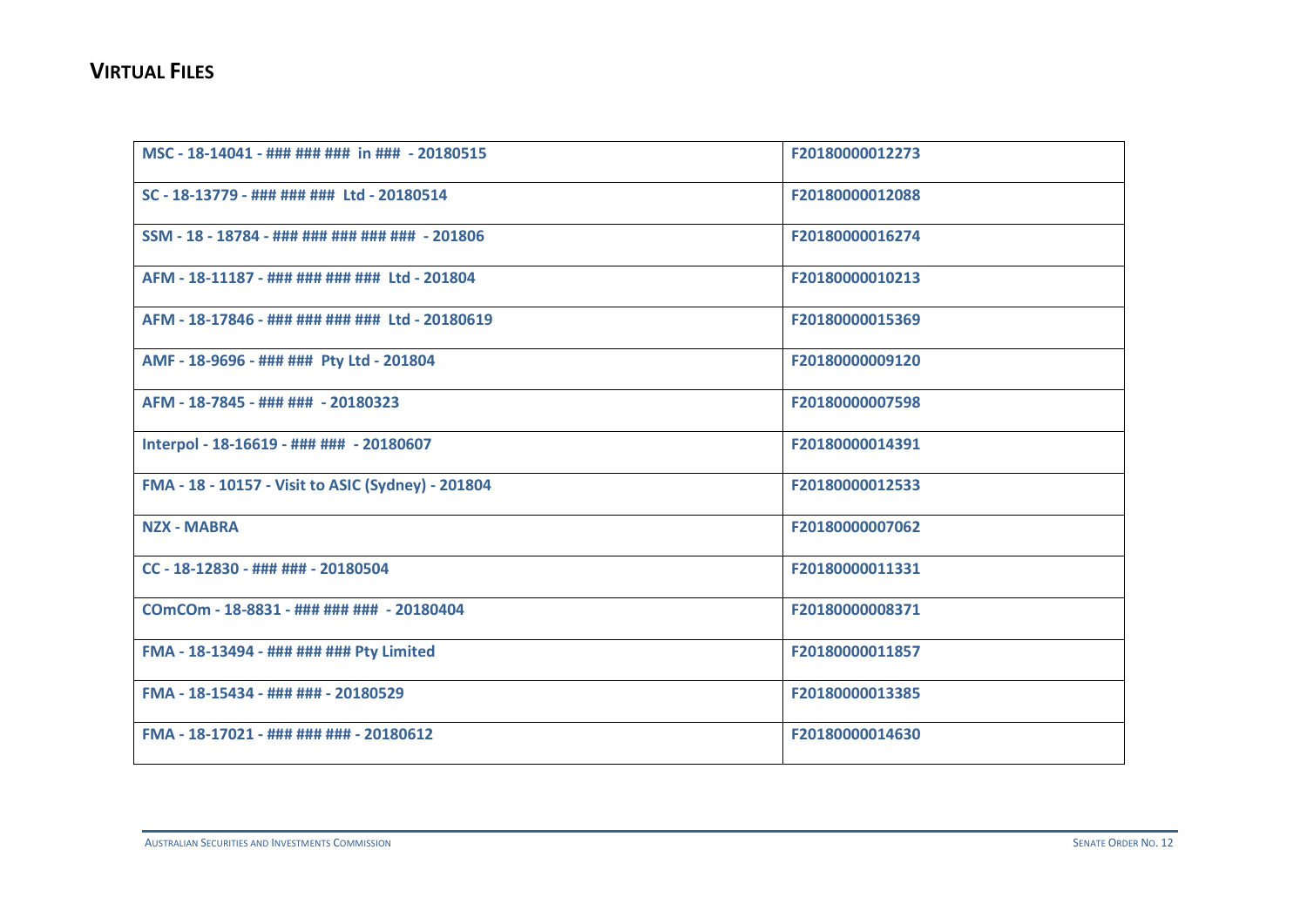| FMA - 18-18779 - Enforcing NZ Judgements in Australia - 201806            | F20180000016283 |
|---------------------------------------------------------------------------|-----------------|
| FMA - 18-7482 - Licensing legislation - 20180321                          | F20180000007285 |
| INTERPOL - 18-9480 - ### ### Finance and Leasing                          | F20180000008937 |
| ComCom - 18-8185 - Consumer Credit liaison - 20180328                     | F20180000007852 |
| RBNZ - 18-7731 - DCI relationship - 20180323                              | F20180000007479 |
| CFFC-FMA - 18-13825 - ASICs RAP-Actions in other Jurisdictions - 20180514 | F20180000013391 |
| FMA - 18 - 13175 - Class orders query - 201805                            | F20180000011690 |
| SEC - 18-16813 - ### ### - 20180608                                       | F20180000014483 |
| SECOM - 18-15006 - Disclosure regime on listed company - 201805           | F20180000013040 |
| Interpol - 18 - 8303 - ### ### -- 201803                                  | F20180000007932 |
| Interpol - 18-16164 - ### ### Pty Ltd - 20180604                          | F20180000013908 |
| INTERPOL - 18-16182 - ### ### LTD - 201806                                | F20180000013936 |
| CMA - 18-13830 - ASICs RAP-Actions in other jurisdictions - 20180514      | F20180000013392 |
| CMA - 18-14661 - Inspection on public listed company - 201805             | F20180000012809 |
| CMA - 18-16288 - Artificial intelligence questionnaire - 201806           | F20180000014121 |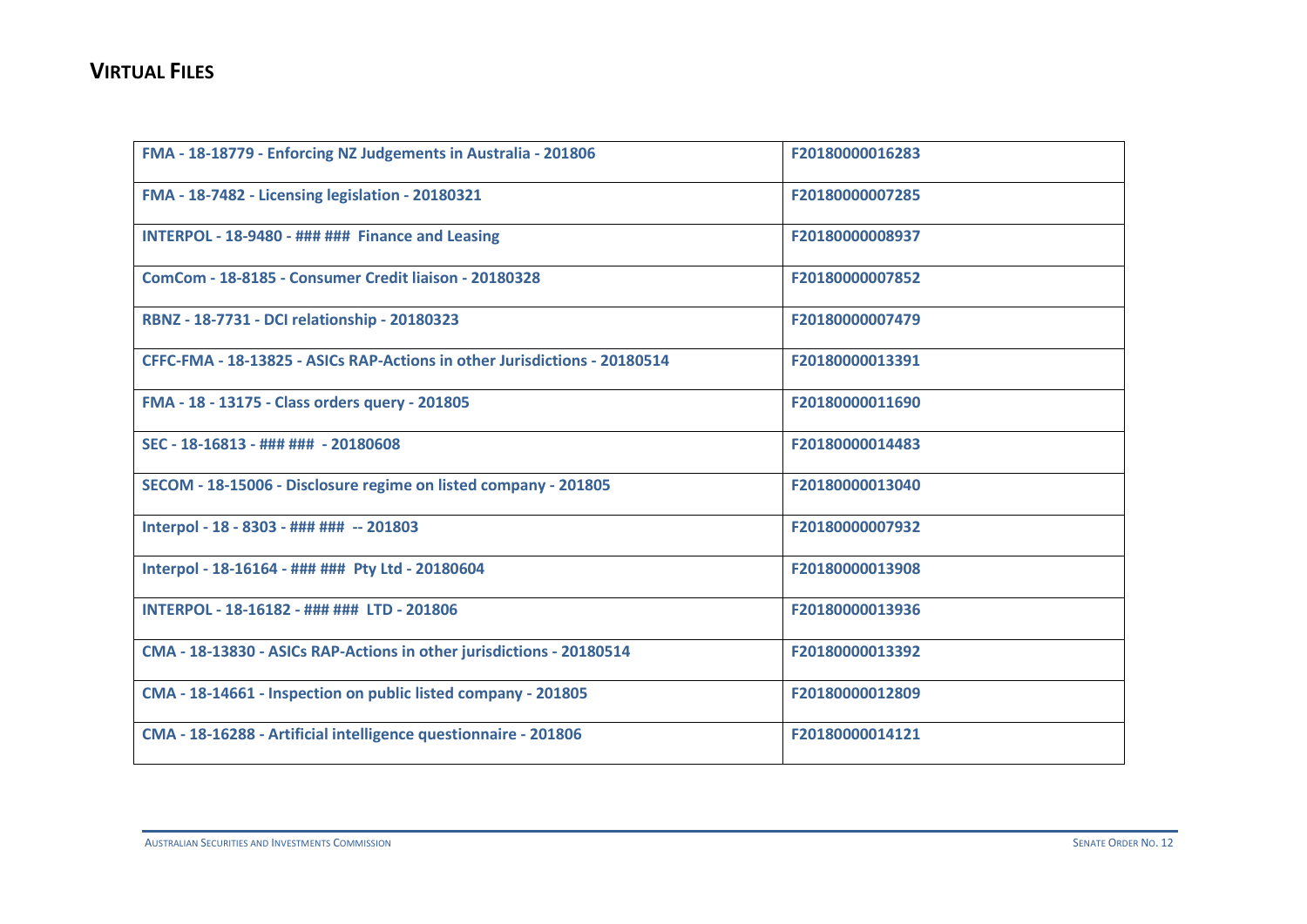| CMA - 18-7602 - Survey relating to the Reserve Bank - 201803                      | F20180000007393 |
|-----------------------------------------------------------------------------------|-----------------|
| MAS - 18 - 14686 - Gate Keeping - Authorisation Function - 201805                 | F20180000013145 |
| MAS - 18-10302 - Record Keeping Policies and Practices of Broker Dealers - 201804 | F20180000009520 |
| MAS - 18-14330 - ### ### ### - 201805                                             | F20180000012476 |
| MAS - 18-17260 - ### ### - 20180613                                               | F20180000014836 |
| MAS - 18-19077 - ### ### ### - 20180629                                           | F20180000016318 |
| MAS - 18-7231 - ### ### - 201803                                                  | F20180000007088 |
| MAS - 18-8986 - ### ### ### - 201804                                              | F20180000008522 |
| ACRA - 18 - 18783 - ### ### ### ### ### - 201806                                  | F20180000016279 |
| ACRA - 18-18897 - Liquidator Supervision - 20180628                               | F20180000016294 |
| MAS - 18 - 11531 - ### ### Pty Ltd - 201804                                       | F20180000010496 |
| MAS - 18 - 15769 - ### ### - 201805                                               | F20180000013741 |
| MAS - 18-11000 -### ### ### ### ### - 201804                                      | F20180000010091 |
| MAS - 18-13676 - ### ### ### Ltd - 20180511                                       | F20180000011984 |
| MAS - 18-13849 - ### ### and ### Ltd (Witness Notification) - 201805              | F20180000012143 |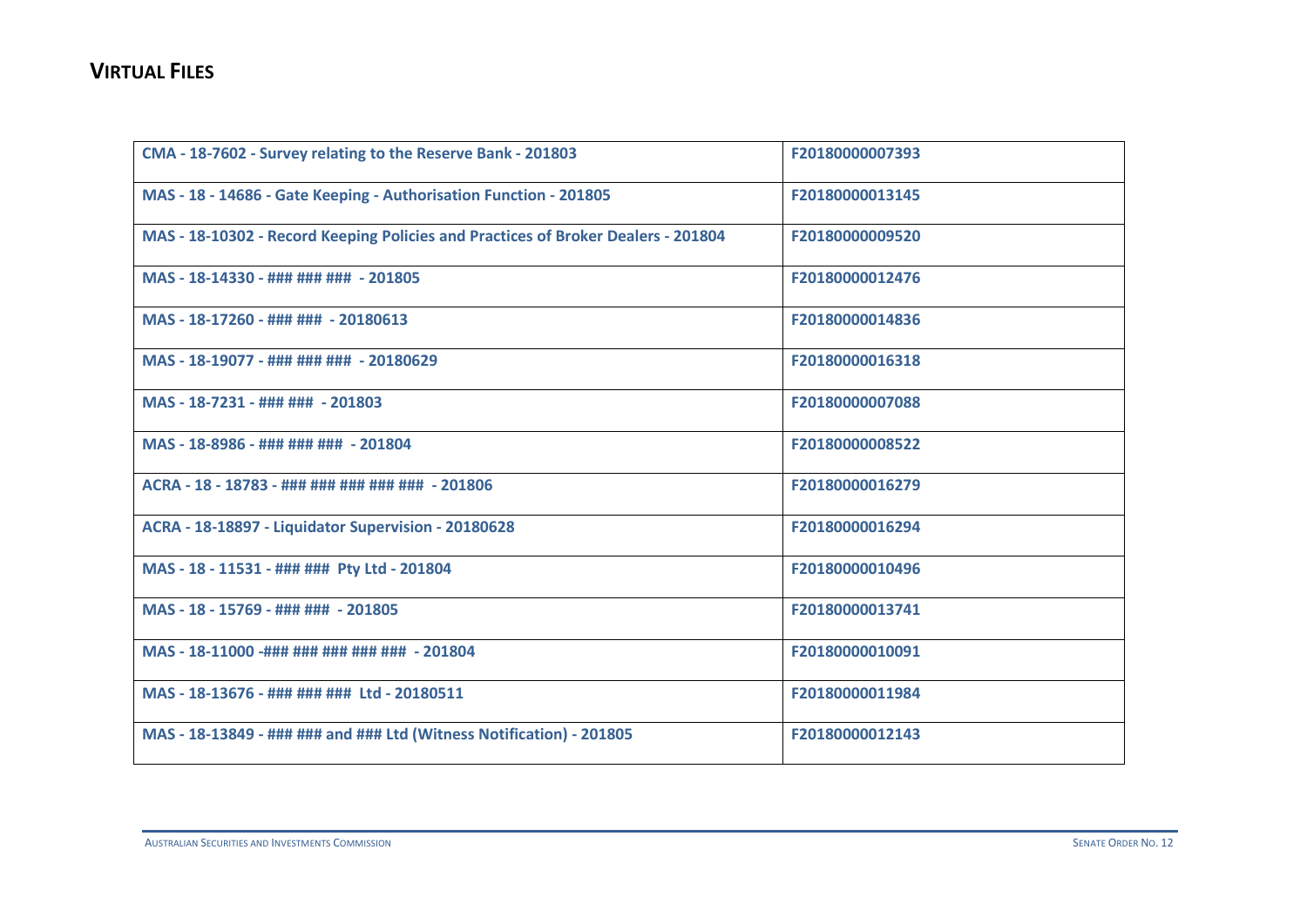| MAS - 18-18575 - Delayed bank disclosure - 20180626         | F20180000016019 |
|-------------------------------------------------------------|-----------------|
| MAS - 18 -10526 - Follow up request to speak with Licensing | F20180000009600 |
| INTERPOL - 18-15784 - ### Limited - 201805                  | F20180000013675 |
| RS - 18 - 13782 - ### Ltd- 201805                           | F20180000012094 |
| <b>Contacts</b>                                             | F20180000007574 |
| SEC - 18 - 17456 - Unfair trading practices - 201806        | F20180000015269 |
| SFC - TAIWAN - 17-43500 - ### ### ### PTY LTD - 20171117    | F20180000011496 |
| AGD - 18-16813 - ### ### - 20180608                         | F20180000014556 |
| APRA - 18-13697 - SEC and FERC contacts - 20180511          | F20180000011995 |
| CFTC - 18 - 11089 - ### ###                                 | F20180000010147 |
| CFTC - 18-1370 - ### ### ### - 201805                       | F20180000012117 |
| CFTC - 18-13704 - ### and ### ### - 20180512                | F20180000012006 |
| CFTC - 18-14055 - ### ### - 20180516                        | F20180000012278 |
| CFTC - 18-15744 - ### ### - 20180531                        | F20180000013639 |
| CFTC - 18-16156 - ### ### and ### ### - 20180603            | F20180000013898 |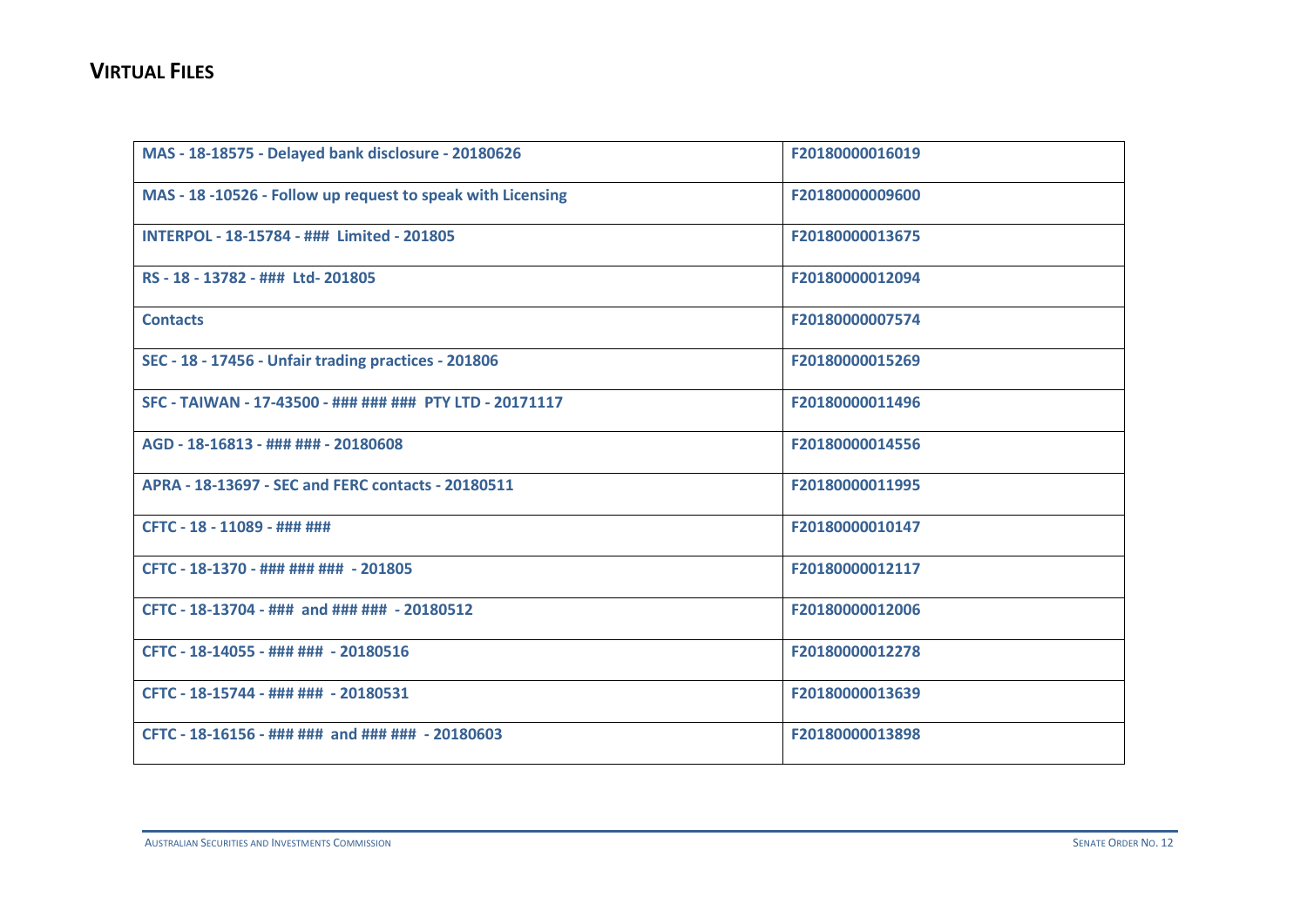| CFTC - 18-17673 - ### ### and ### Ltd - 20180619      | F20180000015248 |
|-------------------------------------------------------|-----------------|
| CFTC - 18-7130 - ### ### ### ### - 20180318           | F20180000006946 |
| CFTC - 18-7672 - ### ### Pty Ltd and ### ### - 201803 | F20180000007431 |
| FBI - 18-18055 - ### ### - 20180621                   | F20180000015572 |
| FBI - 18-18156 - ICOs - 20180622                      | F20180000015688 |
| FINRA - 18-14424 - ### ### - 20180518                 | F20180000012555 |
| FINRA - 18-8224 - ### ### - 20180328                  | F20180000007896 |
| Interpol - 18-18540 - ### ### ### - 20180626          | F20180000015997 |
| NFA - 18 - 10862 - ### ### ### ### Pty Ltd 201804     | F20180000013531 |
| NFA - 18-12898 - NFA onsite inspections - 20180506    | F20180000011391 |
| NFA - 18-13200 - ### ### - 201805                     | F20180000011651 |
| NFA - 18-17548 - ### ### Ltd - 20180617               | F20180000015105 |
| NFA - 18-18449 - ### ### ### - 20180626               | F20180000015901 |
| SEC - 18-11012 - Innovation Hub visit - 20180426      | F20180000010354 |
| SEC - 18-11784 - ###### #### - 20180430               | F20180000010649 |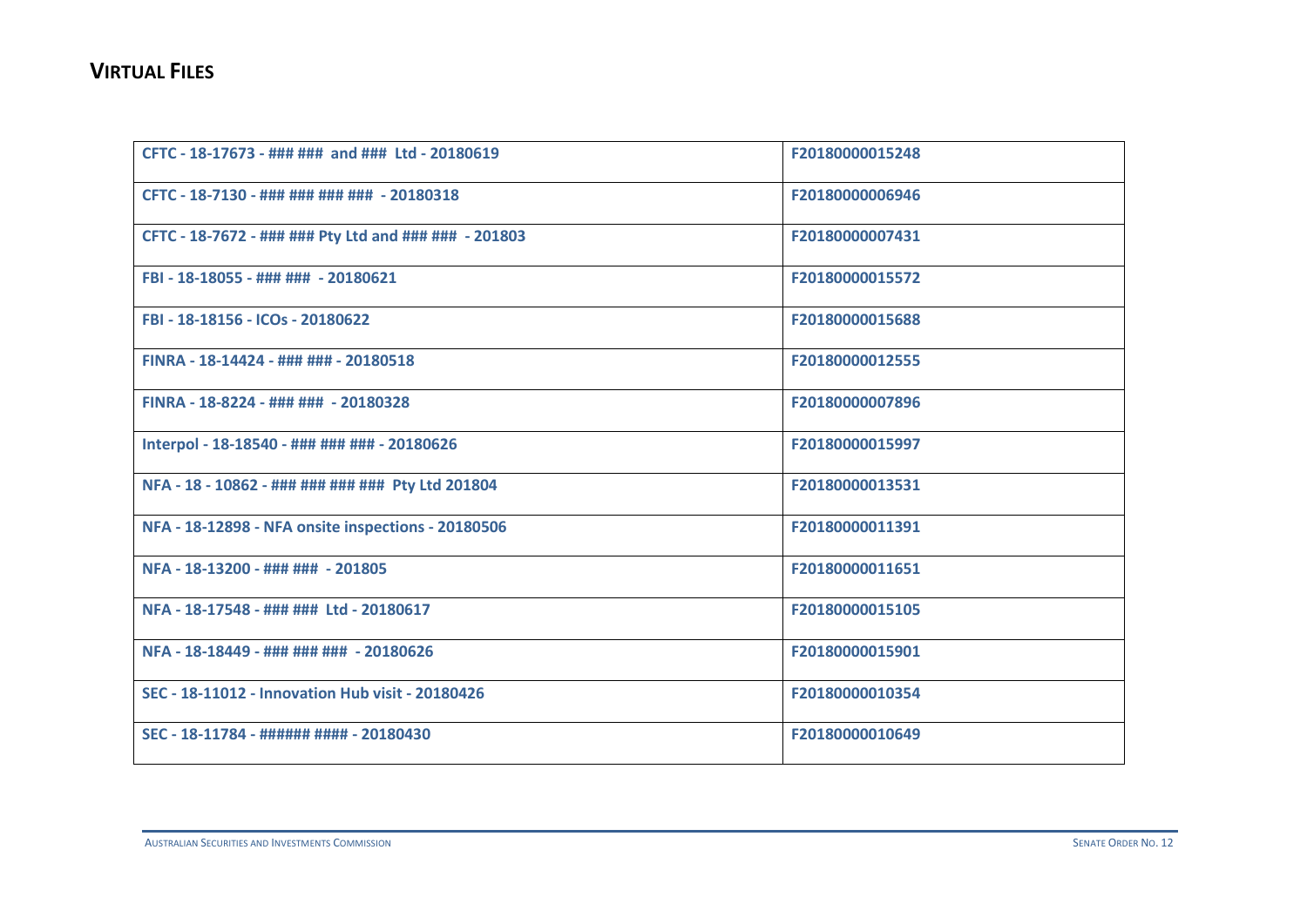| SEC - 18-11993 - ### ### - 20180430                                         | F20180000010730 |
|-----------------------------------------------------------------------------|-----------------|
| SEC - 18-17437 -### - 20180615                                              | F20180000014980 |
| SEC - 18-18290 - ### ### ### - 20180624                                     | F20180000015779 |
| SEC - 18-7530 - Evidence Managemnt Research (Secure file exchange) - 201803 | F20180000007347 |
| SEC - ### ### ### ### ### ### and ### ### ### ### + 201804                  | F20180000010651 |
| TSSB - 18 - 16397 - ### ### - 201806                                        | F20180000014255 |
| AGD - 18-12287 - ### ### interview - ### ### ### - 201805                   | F20180000010801 |
| CFTC - 18-11007 - ### ### ### ### ### - 201804                              | F20180000010093 |
| FBI - 18-13148 - ### ### and ### ### Pty Ltd - 201805                       | F20180000011603 |
| FBI - 18-16212 - ### ### ### - 20180604                                     | F20180000013991 |
| FBI - 18-7730 - Meeting with ### - 20180323                                 | F20180000007476 |
| FINRA - 18-17783 - ### ### ### - 20180619                                   | F20180000015327 |
| Interpol - 18-13585 - ### - 20180511                                        | F20180000011922 |
| SEC - 18 - 5880 - ########## ######### LP - 201803                          | F20180000007320 |
| SEC - 18-10239 - ### ### Limited - 201804                                   | F20180000009511 |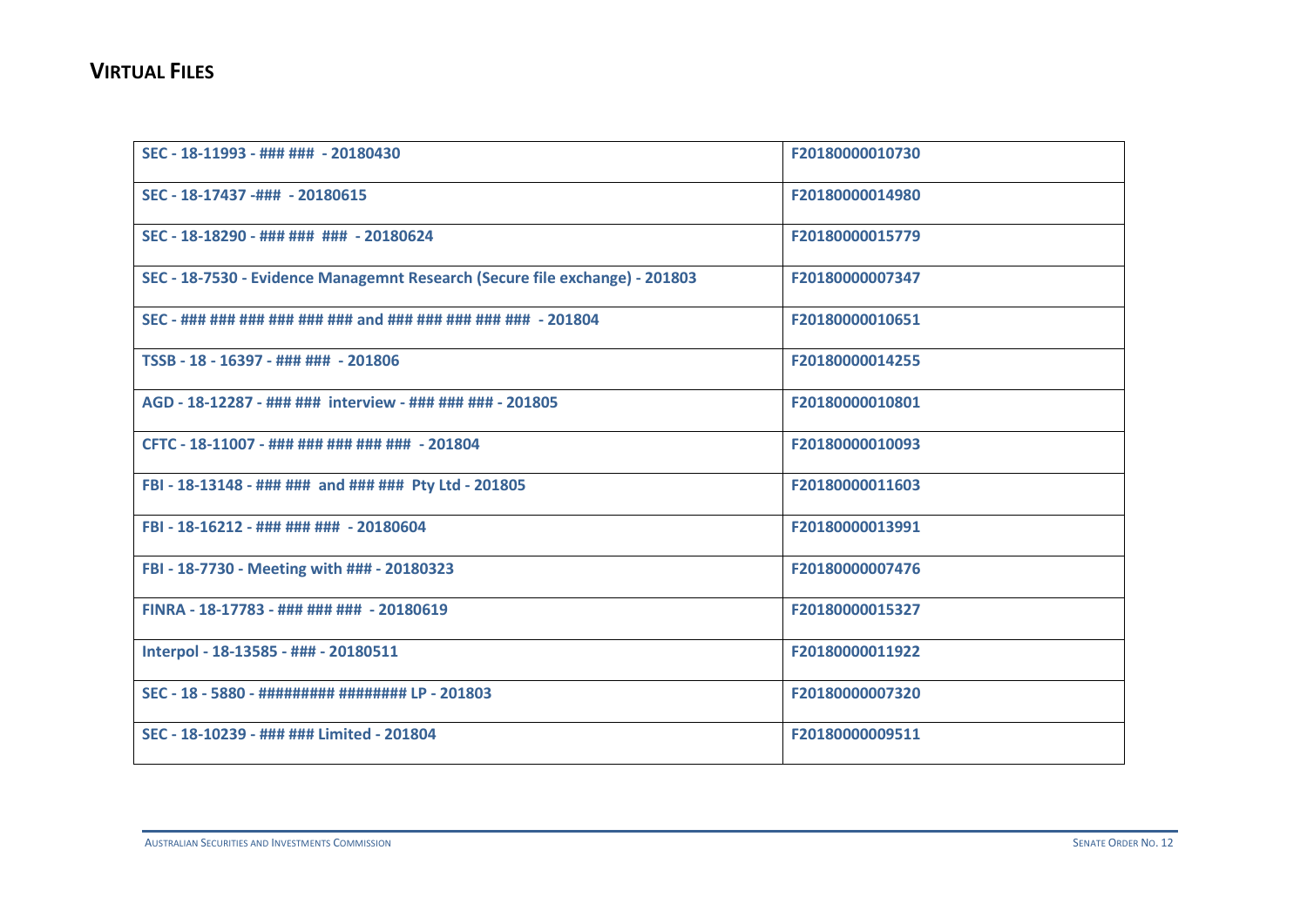| SEC - 18-11205 -### ### Limited - 20180424                           | F20180000010228 |
|----------------------------------------------------------------------|-----------------|
| SEC - 18-15176 - ### ### ### ### Witness Notification) - 201805      | F20180000013197 |
| SEC - 18-15848 - ### - 20180531                                      | F20180000013713 |
| SEC - 18-16558 - SEC Confrence 2018 - 20180606                       | F20180000014316 |
| SEC - 18-16920 - ### - 20180608                                      | F20180000014558 |
| IICR - 18-14514- ### ### ### LTD - 20180518                          | F20180000012622 |
| VFSC - 18-7933 - ### ### - 20180326                                  | F20180000007696 |
| Interpol - 18-17366 - ### - 20180614                                 | F20180000014923 |
| 10308-18 - ASIC IP RFI to AFP - ### ### ###                          | F20180000009406 |
| 10313-18 - AFP IR 1101680 - ### ###                                  | F20180000009417 |
| 10315-18 - AUSTRAC IR 7532366 - ### ###                              | F20180000009414 |
| 10316-18 - VICPOL RFI - ### ### Pty Ltd                              | F20180000009492 |
| 10872-18 - ### ### - Companies Incorporated with Stolen Credit Cards | F20180000009719 |
| 10875-18 - AUSTRAC Product - ######                                  | F20180000009769 |
| 10878-18 - AUSTRAC Product - ######                                  | F20180000009819 |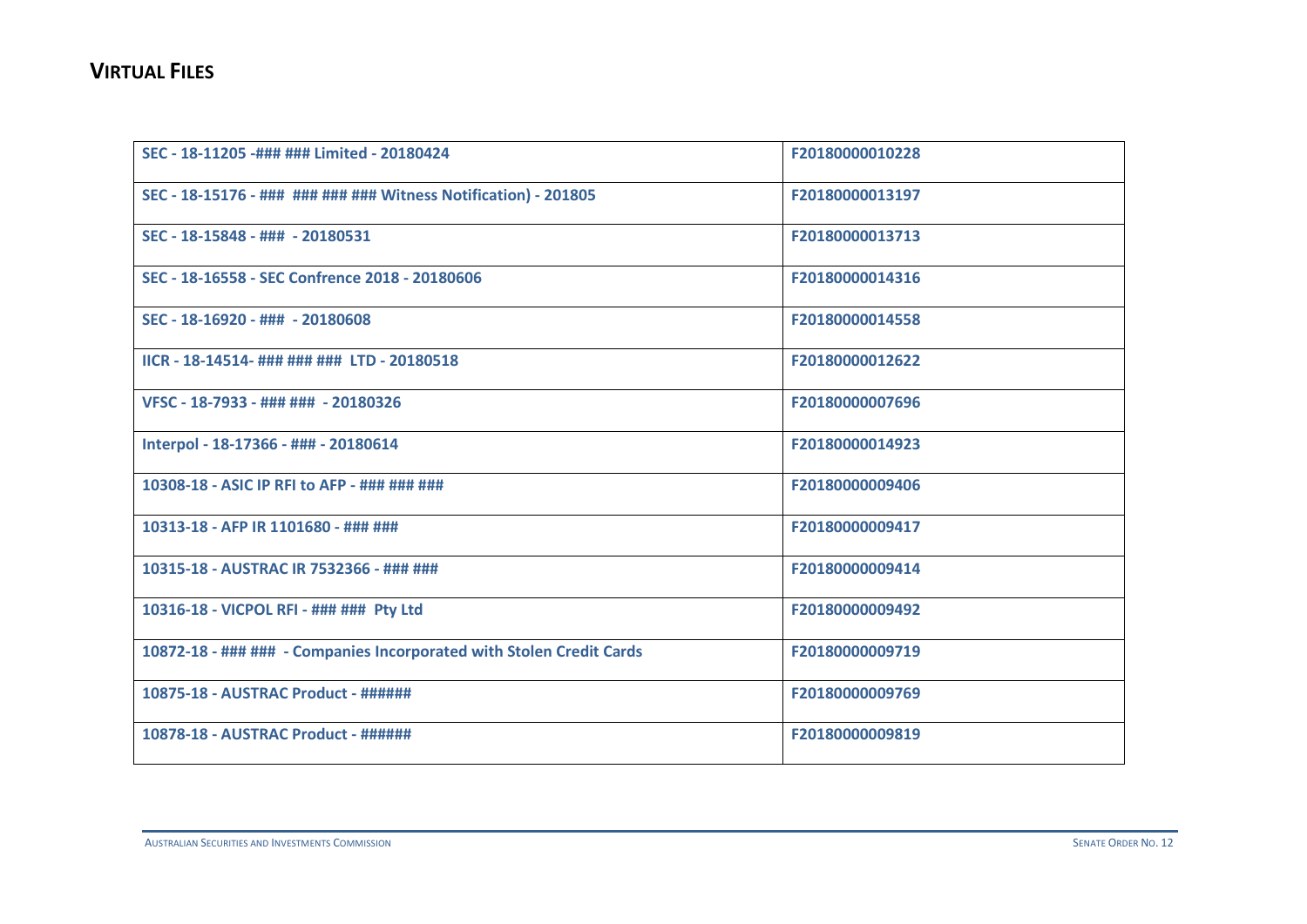| 11060-18 - ACIC RFI - Fortnightly ### Report                | F20180000010124 |
|-------------------------------------------------------------|-----------------|
| 11490-18 - ASIC Referral to Police - ### ### ###            | F20180000010035 |
| 12838-18 - AUSTRAC Product - ####                           | F20180000011266 |
| 12839-18 - ACIC Product - ### ### ### ### ### ### ###       | F20180000011185 |
| 12840-18 - AUSTRAC Product -### Pty Ltd                     | F20180000011182 |
| 13151-18 - AFP RFI - ### ### ### ### ### Pty Ltd            | F20180000011534 |
| 13158-18 - ATO RFI - ### ### and ### ###                    | F20180000011593 |
| 13617-18 - ACIC RFI - Fortnightly ### Report                | F20180000011955 |
| 13871-18 - AUSTRAC Product - ### ### ### ### ### ### ###    | F20180000011554 |
| 13872-18 - ACIC Product - ### ###                           | F20180000011611 |
| 13873-18 - AUSTRAC Product - ### ### ###                    | F20180000011662 |
| 13875-18 - VICPOL Product - ### ### Pty Ltd                 | F20180000011775 |
| 13876-18 - AFP Product - ### ### ###                        | F20180000011688 |
| 13880-18 - NSWPOL RFI - ### ###                             | F20180000011968 |
| 14280-18 - ACIC and AUSTRAC RFI - New Company Registrations | F20180000012443 |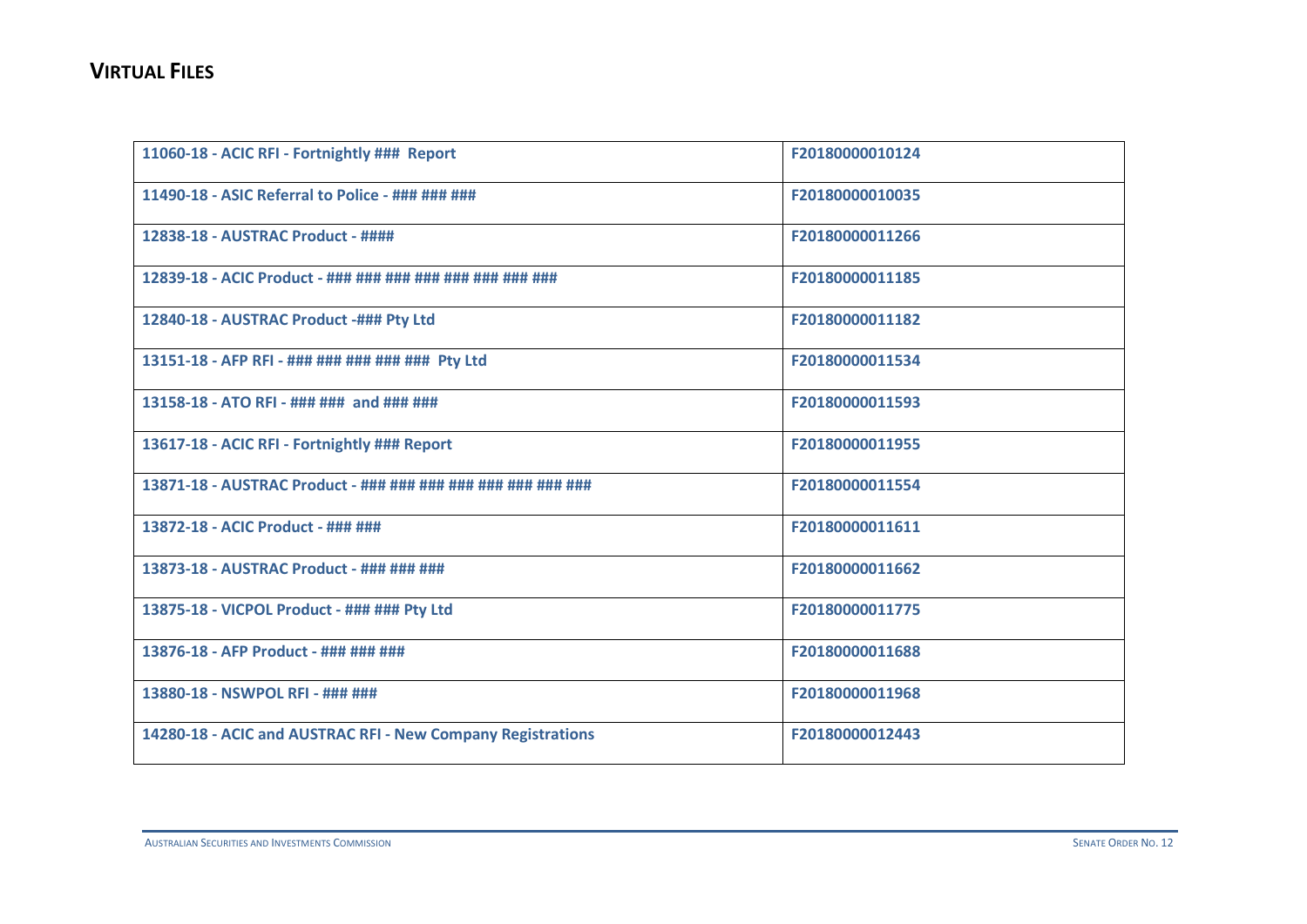| 14487-18 - VICPOL Product - ### ### Pty Ltd ###             | F20180000011813 |
|-------------------------------------------------------------|-----------------|
| 14555-18 - VICPOL Product - ### ### Pty Ltd ###             | F20180000012423 |
| 14556-18 - AUSTRAC Product - ### ### ###                    | F20180000012449 |
| 14558-18 - AUSTRAC Product - ### ###                        | F20180000012454 |
| 14560-18 - AUSTRAC Product - ### ### ###                    | F20180000012456 |
| 14567-18 - ACIC Product - ### ### ### ### - May 2018        | F20180000012504 |
| 14568-18 - AFP IR - ### ### - Fraud Allegations             | F20180000012205 |
| 14874-18 - ABF RFI - ### ### Pty Limited                    | F20180000012763 |
| 14882-18 - ACIC RFI - Fortnightly ### Report                | F20180000012911 |
| 15651-18 - AUSTRAC Product - ### ### ### ###                | F20180000013414 |
| 15980-18 - ACIC and AUSTRAC RFI - New Company Registrations | F20180000013792 |
| 16325-18 - ASIC RFI of AUSTRAC - ### ### Pty Ltd            | F20180000014070 |
| 17490-18 - ACIC RFI - Fortnightly ### Report                | F20180000015045 |
| 17554-18 - ACIC and AUSTRAC RFI - New Company Registrations | F20180000015115 |
| 17713-18 - AFP RFI on behalf of ABF - ### ###               | F20180000014791 |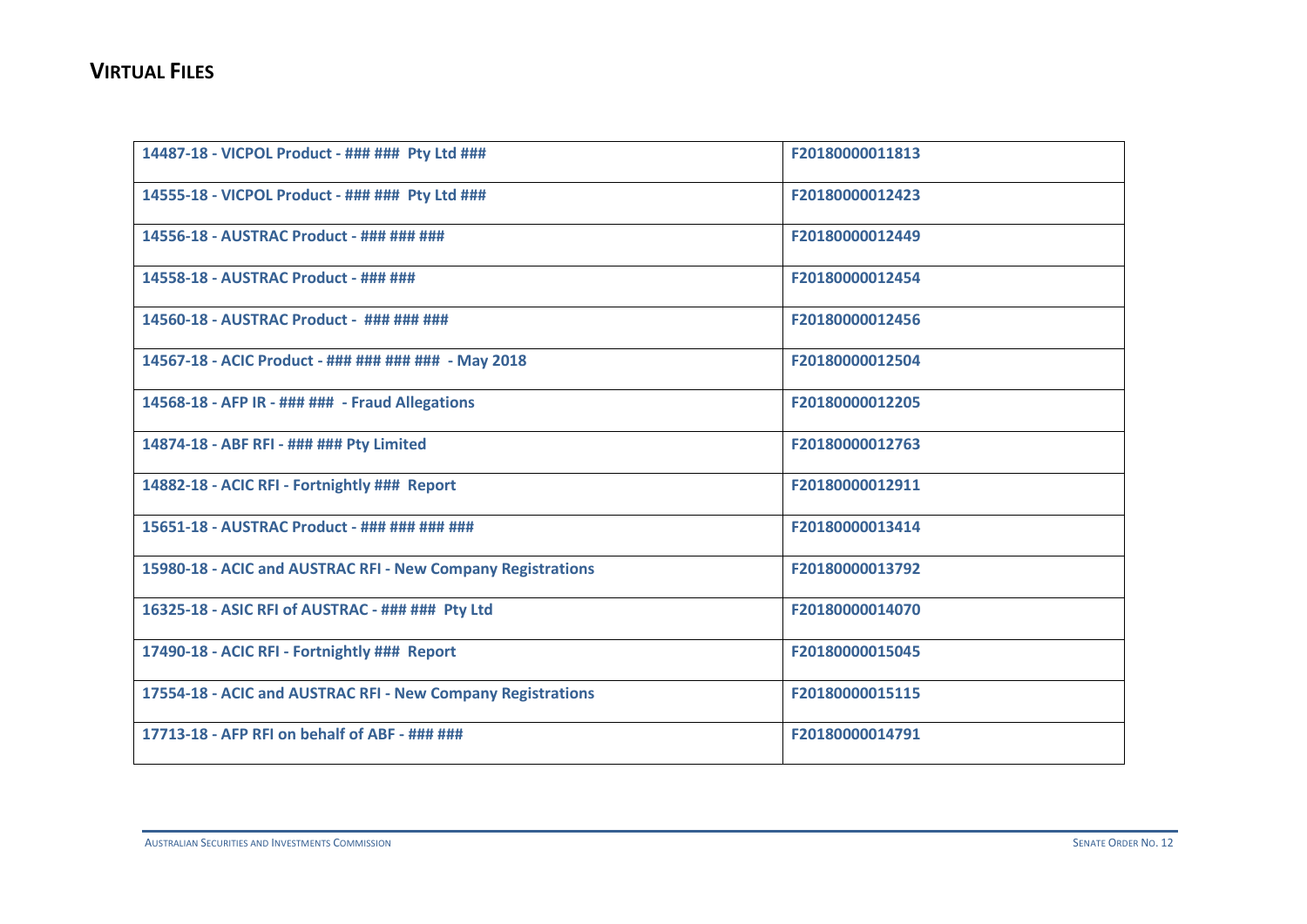| 7455-18 - ABF RFI -### ###                                  | F20180000006950 |
|-------------------------------------------------------------|-----------------|
| 18 - ABF RFI -### ### Pty Ltd - ### ### ### ###             | F20180000009085 |
| 10675-18 - ACIC and AUSTRAC RFI - New Company Registrations | F20180000009683 |
| 13572-18 - ACIC and AUSTRAC RFI - New Company Registrations | F20180000011904 |
| 18 - ACIC Product - ### Monthly Report - April 2018         | F20180000012798 |
| 11491-18 - ACIC Product - ### Reports                       | F20180000010168 |
| 13874-18 - ACIC Product - ### ###                           | F20180000011687 |
| 18154-18 - ACIC Product - ### ### ###                       | F20180000015574 |
| 18 - ACIC Product - ### ### ### ### - June 2018             | F20180000014872 |
| 14566-18 - ACIC Product - ###                               | F20180000012502 |
| 14557-18 - ACIC Product ###                                 | F20180000012450 |
| 18 - ACIC Product - ###                                     | F20180000011777 |
| 18 - ACIC Product - ### ### ### ### ###                     | F20180000012903 |
| 18 - ACIC Product - ### ###                                 | F20180000012501 |
| 18 - ACIC Product - Impact of ### ### ### ### ### ###       | F20180000015669 |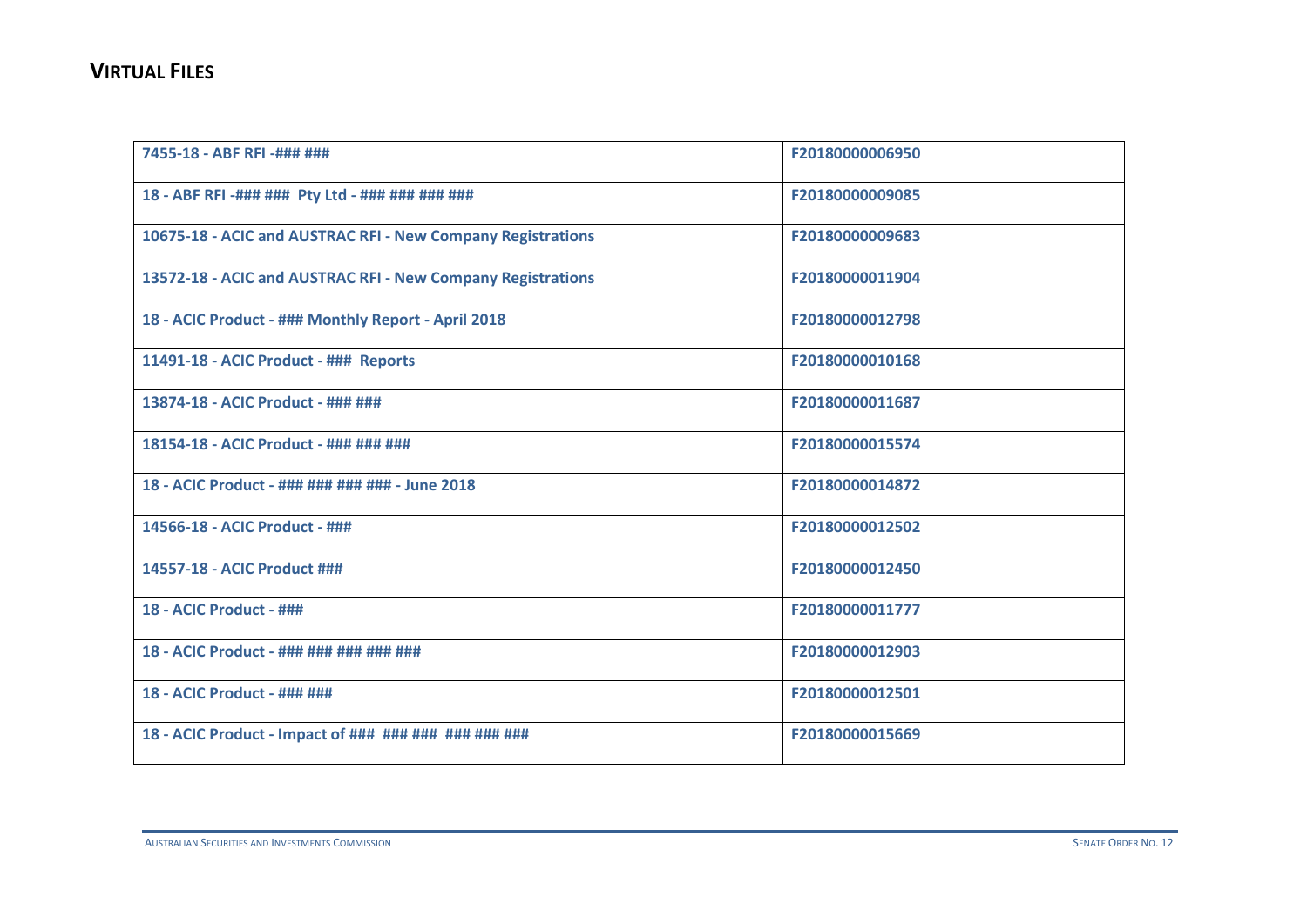| 18 - ACIC Product - ### ### ### ### ### ### ### ###             | F20180000015687 |
|-----------------------------------------------------------------|-----------------|
| 18 - ACIC Product - ###                                         | F20180000015265 |
| 18 - ACIC Product - ### ### ### ### ### ### ### ### ###         | F20180000014227 |
| 18 - ACIC RFI - ### ### ###                                     | F20180000013063 |
| 18 - AFP Product - ### ###                                      | F20180000014122 |
| 18 - AFP Product - ### ###                                      | F20180000006643 |
| 18 - AFP Request for Assistance on behalf of ### Police         | F20180000009397 |
| 18 - AFP RFI - ### ### ###                                      | F20180000009843 |
| 18 - ASIC Product to ACIC - ### ### ### ### ### ### ### ### ### | F20180000013695 |
| 18 - ASIC Product to AUSTRAC - ### ###                          | F20180000012762 |
| 18 - ASIC Product to NSWPOL - ### ### Pty Ltd                   | F20180000008135 |
| 18 - ASIC RFI - ### ###                                         | F20180000014794 |
| 18 - ASIC RFI AUSTRAC -### ### ###                              | F20180000011222 |
| 18 - ASIC RFI of AUSTRAC - ### ### Pty Ltd                      | F20180000013692 |
| 18-A415 ASIC RFI of AUSTRAC - ### ###                           | F20180000011130 |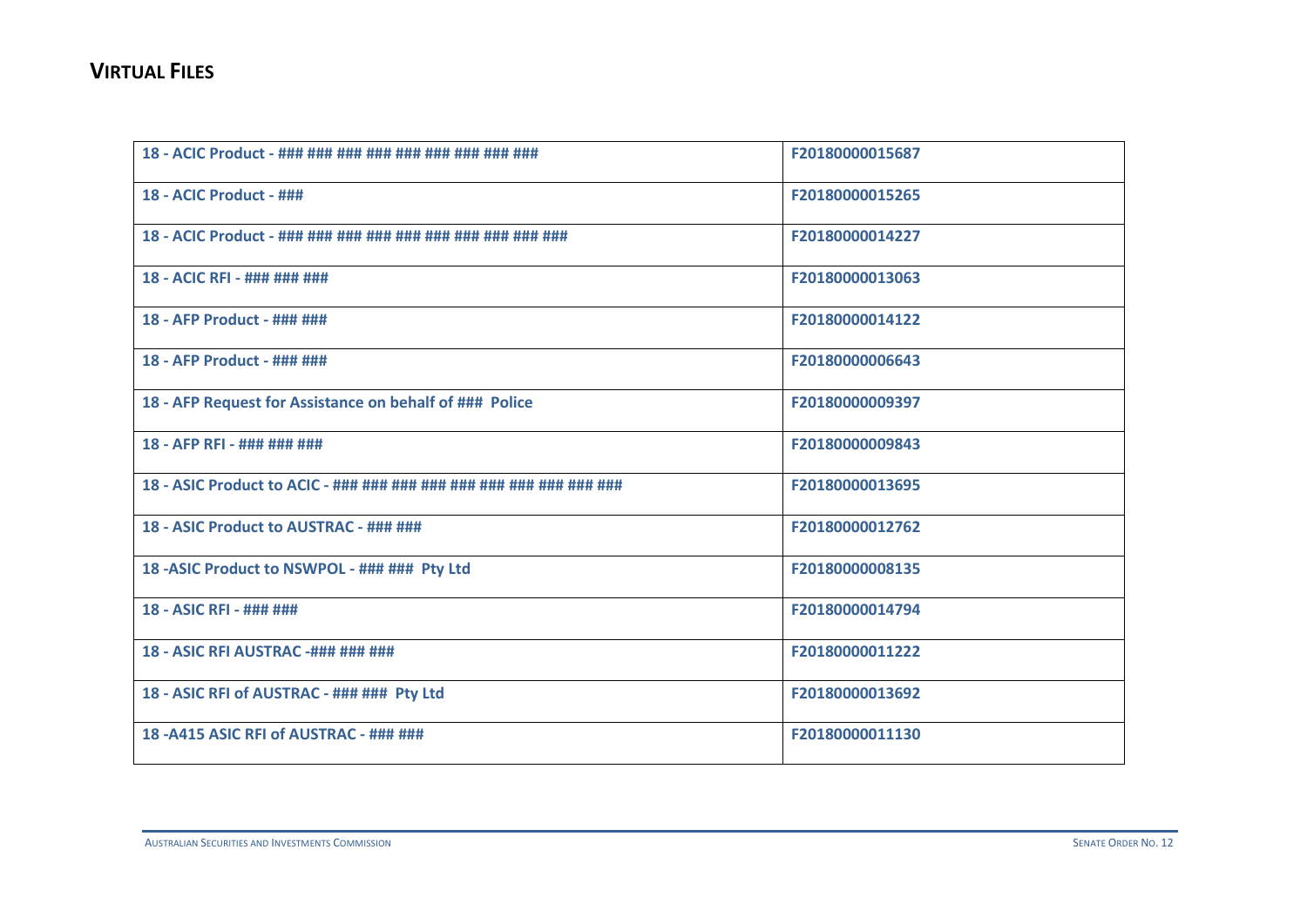| 18 - ASIC release to VICPol - ### ###                                          | F20180000012204 |
|--------------------------------------------------------------------------------|-----------------|
| 18 - ATO Product - ### ###                                                     | F20180000008627 |
| 18 - ATO RFI -### ### ### ### Pty Ltd                                          | F20180000011539 |
| 18 - ATO RFI - ### ### ###                                                     | F20180000015293 |
| <b>18 - ATO RFI - Suspect Companies</b>                                        | F20180000014763 |
| 18 - AUSTRAC IR 7630217 - ###                                                  | F20180000009738 |
| 18 - AUSTRAC Product -### ###                                                  | F20180000013410 |
| 18 - AUSTRAC Product - ### ### ###                                             | F20180000015848 |
| 18 - AUSTRAC Product - ### ### ###                                             | F20180000013074 |
| 18 - AUSTRAC Product - ### ### ### ### ###                                     | F20180000012905 |
| 18 - AUSTRAC product - May 18                                                  | F20180000014277 |
| 18 - AUSTRAC Product - ### ###                                                 | F20180000008374 |
| 18 - AUSTRAC Product - ### and ### ###                                         | F20180000014132 |
| 18 - AUSTRAC Product - Operational Intelligence Report ### ### ### ### ### ### | F20180000009011 |
| 18 - AUSTRAC Product - ### ### ### Pty Ltd                                     | F20180000006686 |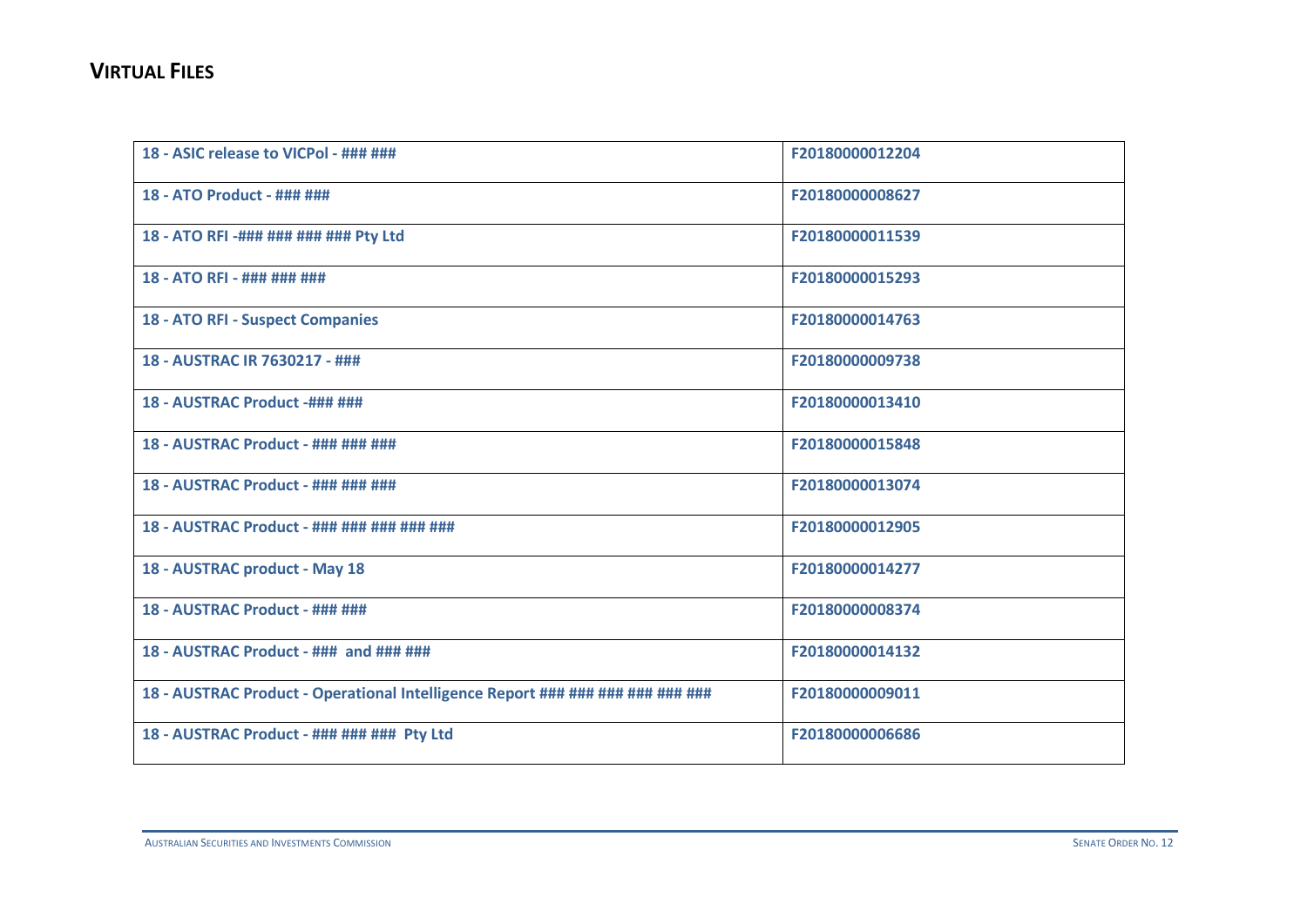| 18 - AUSTRAC Product - ### ###                                | F20180000006690 |
|---------------------------------------------------------------|-----------------|
| 18 - AUSTRAC Product - ### ### ###                            | F20180000015897 |
| 18 - AUSTRAC RFI - ### ### Pty Ltd                            | F20180000014757 |
| 18 - DHA Product - PJCLE inquiry into Financial related crime | F20180000011778 |
| 18 - NSWPOL Alert Request - ### ###                           | F20180000015694 |
| 18 - NSWPOL Req Assistance s206b - ### ###                    | F20180000012174 |
| 17711-18 - NSWPOL RFI - ### Pty Ltd                           | F20180000014766 |
| 8045-18 - NSWPOL RFI - ### ###                                | F20180000007679 |
| 12660-18 - VICPOL RFI - ### PTY LIMITED                       | F20180000011116 |
| 16808-18 - VICPol RFI - ### ###                               | F20180000014128 |
| 15652-18 - VICPol RFI - ### ### Ltd                           | F20180000013502 |
| 14616-18 - WAPOL RFI - ### ### ### PTY LTD                    | F20180000012206 |
| 2379-18 - ### ### Pty Ltd                                     | F20180000008634 |
| 3411-18 - Market Enforcement ### Request                      | F20180000007274 |
| 38439-17 - NSWPOL RFI - ### ###                               | F20180000008610 |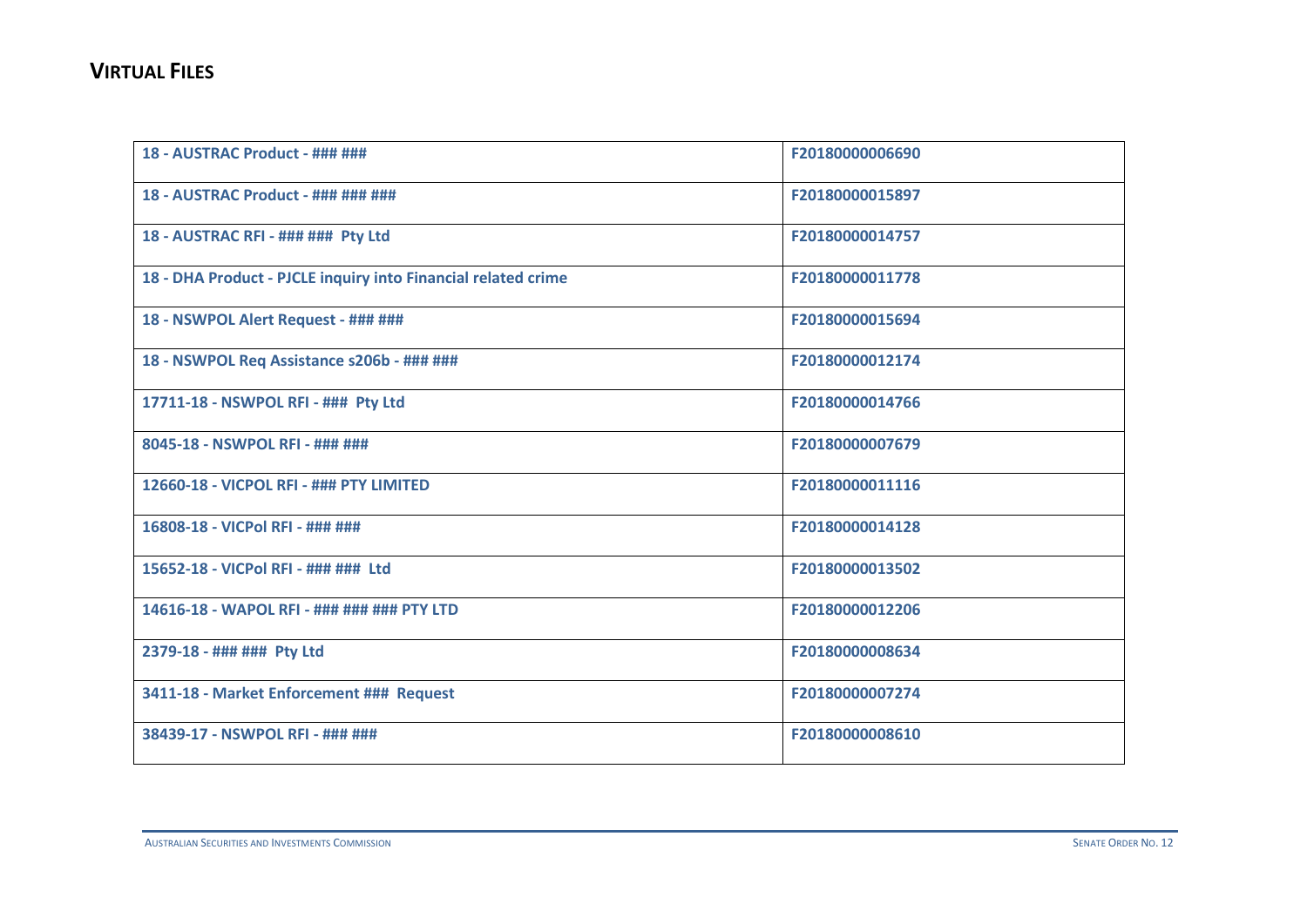| 6908-18 - ACIC Product - ### ###                                | F20180000006632 |
|-----------------------------------------------------------------|-----------------|
| 6910-18 - ACIC Product - ### ###                                | F20180000006645 |
| 6911-18 - ASIC RFI to WAPOL - ### ###                           | F20180000006629 |
| 6918-18 - AUSTRAC Product - ### ### ### Pty Ltd ###             | F20180000006685 |
| 7187-18 - ACIC and AUSTRAC RFI - New Company Registrations      | F20180000007055 |
| 7335-18 - ACIC RFI - Fortnightly ### Report                     | F20180000007190 |
| 7458-18 - AFP Product - ### ###                                 | F20180000006961 |
| 7464-18 - AUSTRAC Product - ### ###                             | F20180000007263 |
| 7465-18 - ### ### ###                                           | F20180000007378 |
| 8048-18 - AFP Product - ### ### ###                             | F20180000007643 |
| 8050-18 - AFP Product - ### ### ###                             | F20180000007302 |
| 8878-18 - ACIC Product - ### ### and ### ###                    | F20180000008360 |
| 8966-18 - ACIC and AUSTRAC RFI - New Company Registrations      | F20180000008488 |
| 9278-18 - ACIC RFI - Fortnightly ### Report                     | F20180000008778 |
| 9287-18 - AUSTRAC ACIC AFP QPOL RFI - ### ### ### - ### ### ### | F20180000008736 |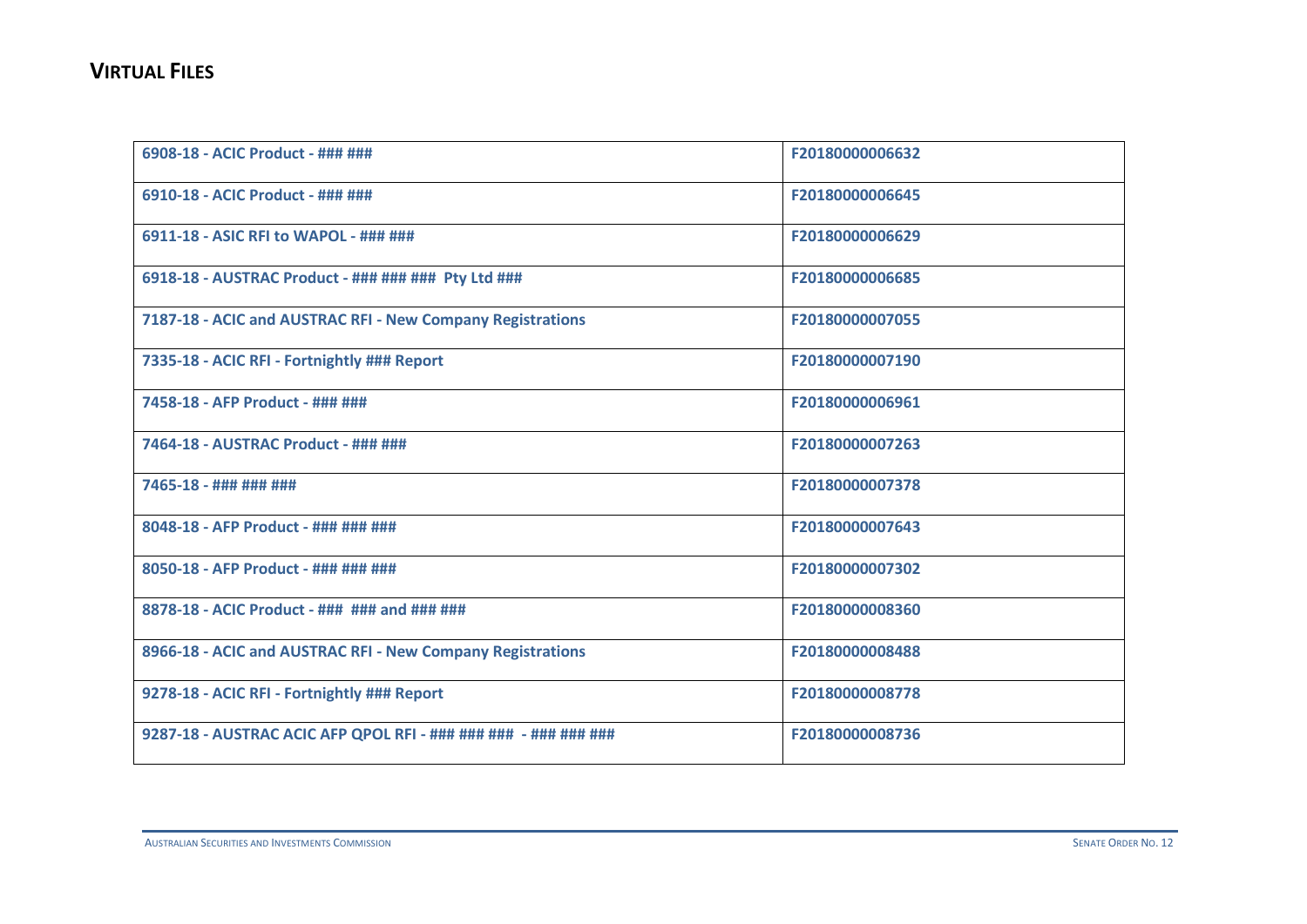| 9522-18 - AUSTRAC Product - ### ### High Level Analysis       | F20180000008581 |
|---------------------------------------------------------------|-----------------|
| 9525-18 - ASIC RFI - 18-20254 ### ### - ### ###               | F20180000008739 |
| 9526-18 - ATO RFI - ### ### ### PTY LTD                       | F20180000008895 |
| 9527-18 - AUSTRAC Product - March 2018                        | F20180000008896 |
| 9883-18 - AUSTRAC Product - ## ## ## ## - ## ##               | F20180000008993 |
| ### ### - ### ###                                             | F20180000008984 |
| <b>Interpol - Requests</b>                                    | F20180000011046 |
| <b>Foreign Jurisdiction MoUs</b>                              | F20180000008643 |
| 02.14 Senate Estimates February 2018                          | F20180000010305 |
| 02.15 PJC May 2018                                            | F20180000010471 |
| 02.16 Senate Estimates May 2018                               | F20180000013057 |
| 04. Royal Commission - WD statement docs                      | F20180000013309 |
| 04. Royal Commission into misconduct in banking, super and FS | F20180000010308 |
| <b>FOS Expulsions - June 2018</b>                             | F20180000015434 |
| Hybrids Surveillance 2012-2013 (potentially relevant for RC)  | F20180000008166 |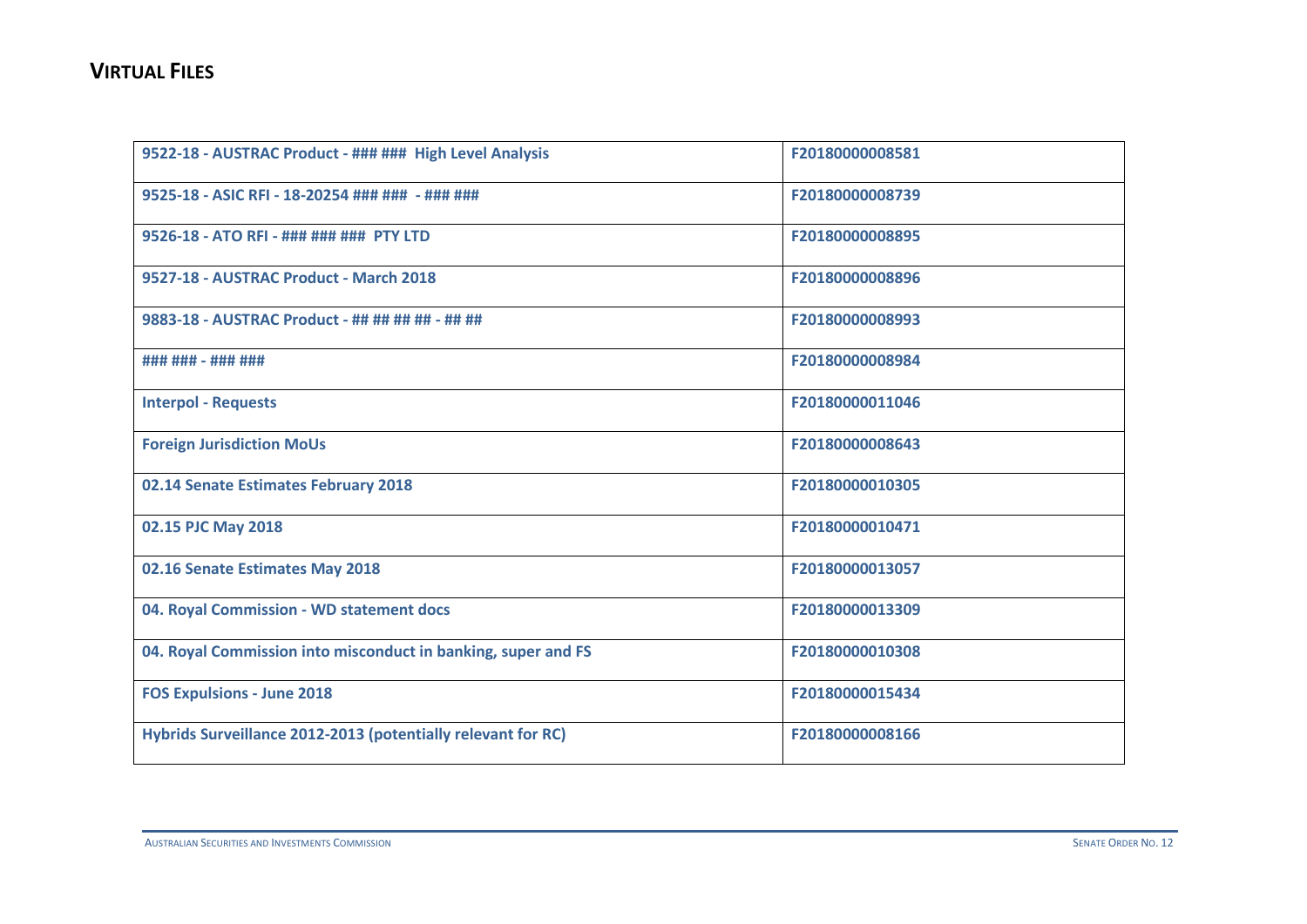| <b>Takeovers Panel-Rights Issues (GN17) Apr2018</b>                | F20180000010450 |
|--------------------------------------------------------------------|-----------------|
| <b>Takeovers Panel-Truth-in-Takeovers (GN1) Apr2018</b>            | F20180000010448 |
| 2017-2018                                                          | F20180000009016 |
| <b>AIRA</b>                                                        | F20180000014003 |
| <b>Australian Shareholders Association - 2017-2018</b>             | F20180000008539 |
| <b>Market Conduct - Royal Commission Request</b>                   | F20180000011140 |
| 20180525 - PJC                                                     | F20180000010441 |
| 20180622 - SCE                                                     | F20180000014252 |
| 201806 - QoN from the Senate Estimates hearing held on 30 May 2018 | F20180000014924 |
| <b>WA Department of Justice</b>                                    | F20180000008320 |
| 2018 05 - ANAO Audit - Data Requests                               | F20180000011476 |
| 2018 05 - ANAO Audit - Requested Artefacts (Final)                 | F20180000013532 |
| 2018 05 - ANAO Audit - Requested Artefacts (Working)               | F20180000012127 |
| <b>DTA Investment Reivew - Apr 2018</b>                            | F20180000011535 |
| <b>DTA Investment Review - Jun 2018</b>                            | F20180000014987 |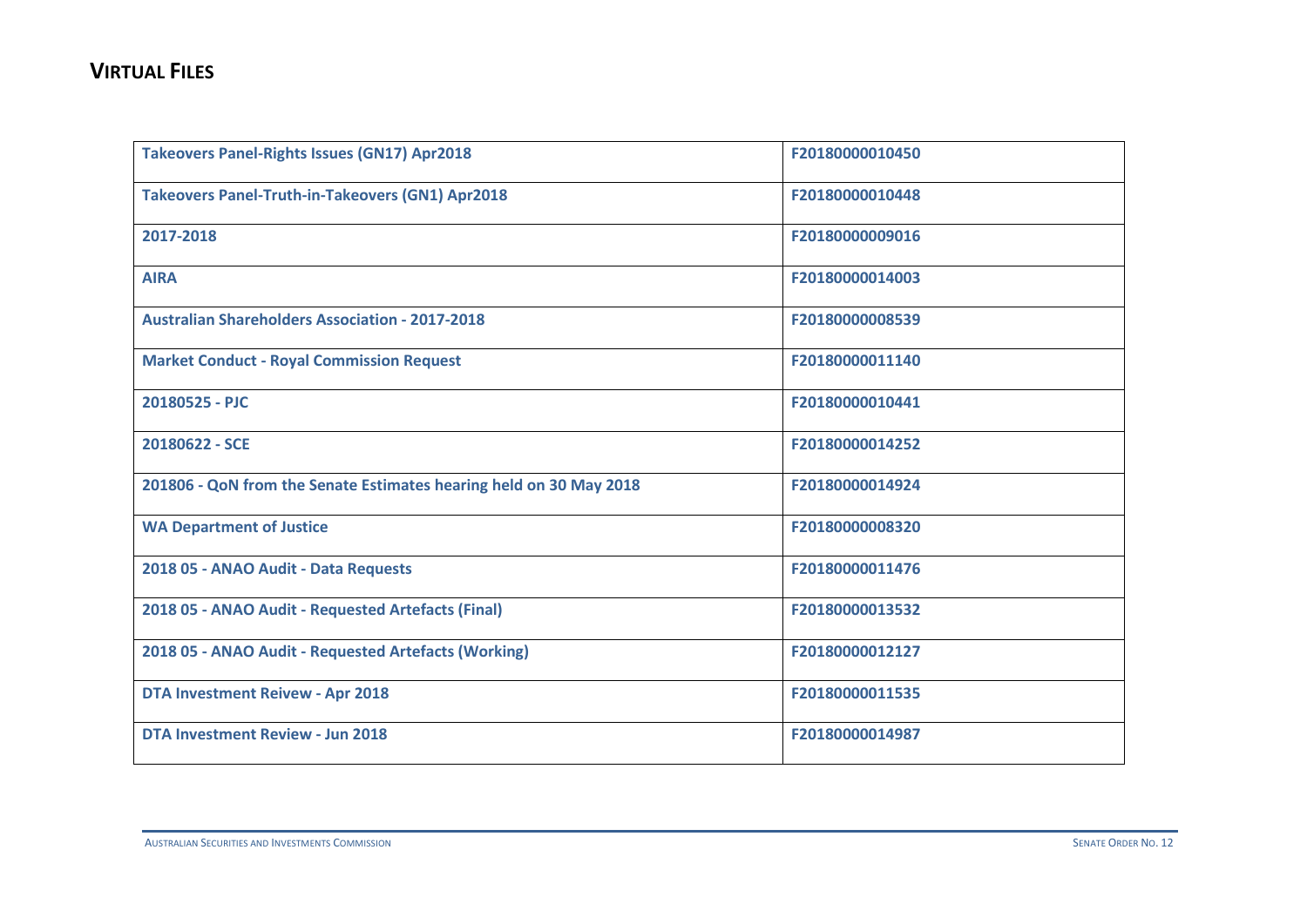| 112 - Request for Advice from AFP secondee                    | F20180000011484 |
|---------------------------------------------------------------|-----------------|
| 128 - ### Limited                                             | F20180000013662 |
| 163 - ATO request for template                                | F20180000015012 |
| 167 - ### ### ### Pty Ltd                                     | F20180000015280 |
| 168 - ### ### Pty Limited                                     | F20180000015283 |
| 065 - Request for customised report from AFP on director info | F20180000007780 |
| <b>BAC May 2018 papers</b>                                    | F20180000008417 |
| <b>BAC May 2018 Travel Details</b>                            | F20180000011101 |
| <b>BAC Update Infographics</b>                                | F20180000008880 |
| <b>Chair Notes</b>                                            | F20180000011059 |
| <b>International Business Registers Survey IACA</b>           | F20180000016376 |
| <b>NZCO Annual liaison 2018</b>                               | F20180000016199 |
| <b>Indonesian Regulator meeting</b>                           | F20180000006710 |
| <b>International Regulators</b>                               | F20180000006709 |
| <b>APRA s127 releases</b>                                     | F20180000011221 |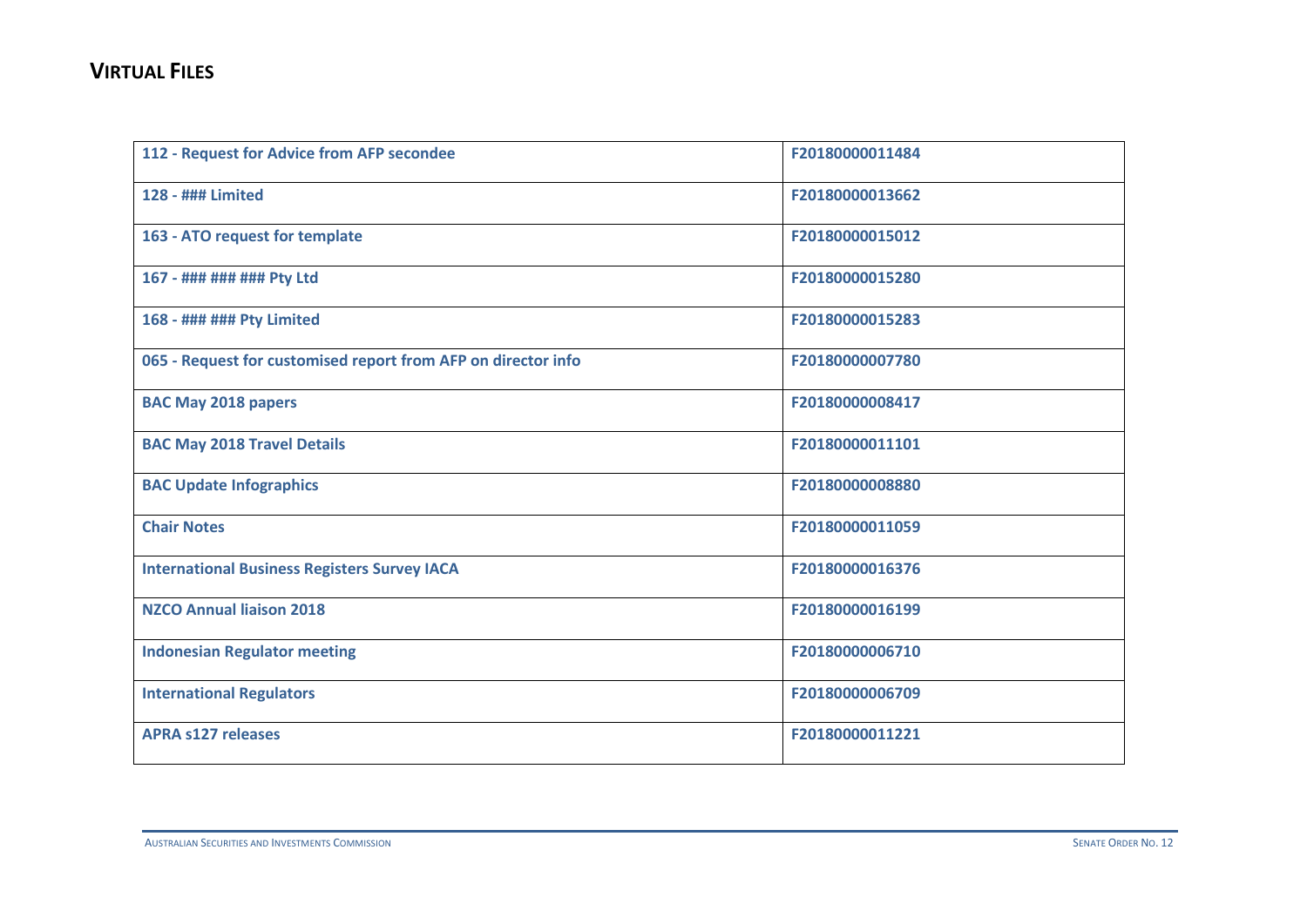| <b>ASIC ATO MoU</b>                                                    | F20180000011336 |
|------------------------------------------------------------------------|-----------------|
| 12 July 2018 - NSW ASIC CDPP Liaison Meeting                           | F20180000015188 |
| 17 May 2018 - VIC ASIC-CDPP Liaision Meeting (REPORT ONLY, no meeting) | F20180000010206 |
| 18 April 2018 - SA CDPP ASIC Liaison Meeting                           | F20180000008966 |
| 19 April 2018 - NSW ASIC CDPP Liaison Meeting                          | F20180000008091 |
| 19 April 2018 - VIC CDPP-ASIC Liaison Meeting                          | F20180000008288 |
| 20180426 - QLD ASIC CDPP Liaison Meeting                               | F20180000009372 |
| 20180607 - QLD ASIC CDPP Liaison Meeting                               | F20180000012308 |
| 20180719 - QLD ASIC CDPP Liaison meeting                               | F20180000014576 |
| 21 June 2018 - VIC ASIC CDPP Liaison Meeting                           | F20180000014600 |
| 22 June 2018 - SA CDPP-ASIC Liaison meeting                            | F20180000014287 |
| 31 May 2018 - NSW ASIC CDPP Liaison Meeting                            | F20180000009777 |
| <b>ASIC Foreign Bribery Referral Reviews</b>                           | F20180000011676 |
| <b>ATO Information Transfer</b>                                        | F20180000013037 |
| <b>Mentoring at ASIC - Program Resources</b>                           | F20180000014896 |